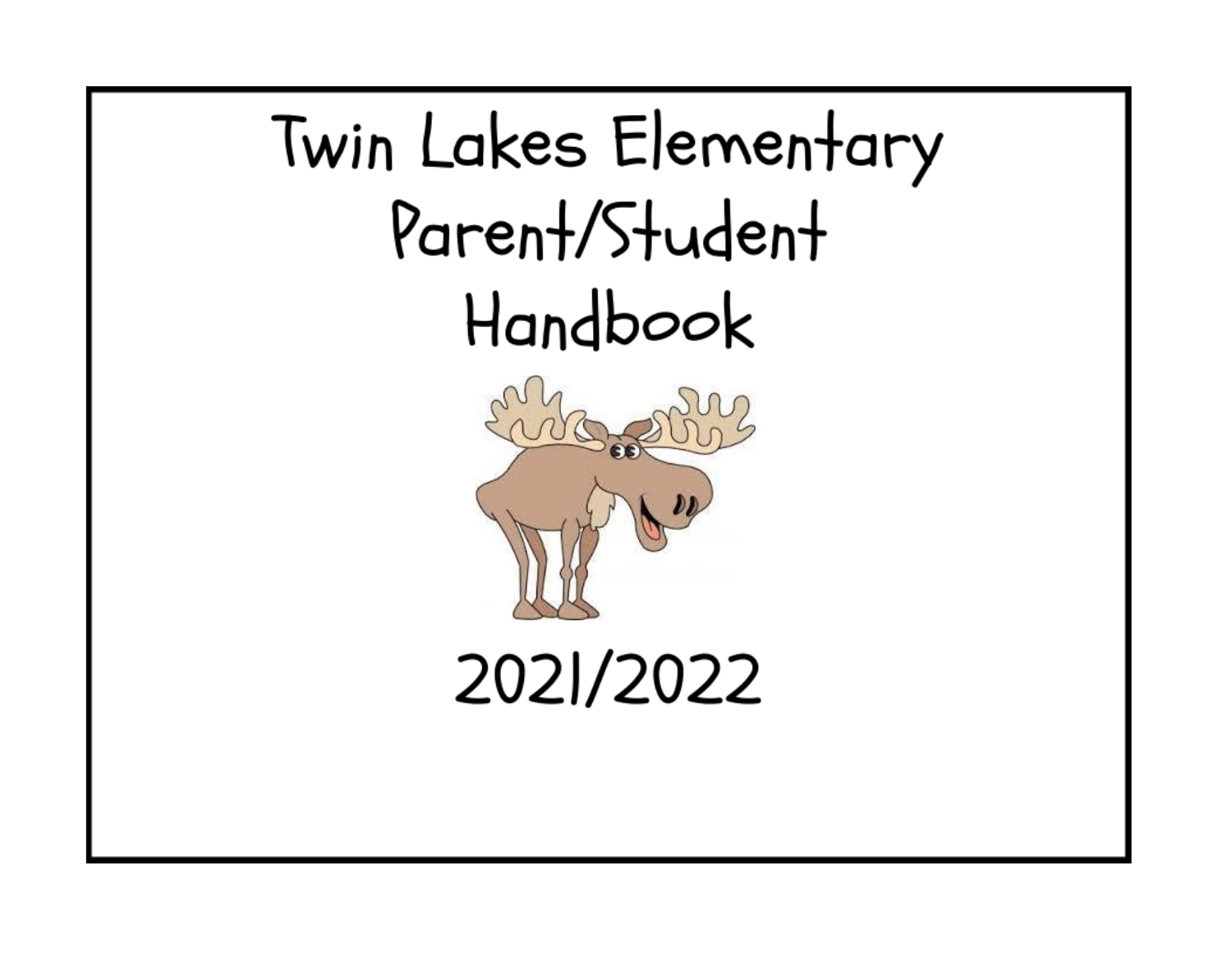Welcome to the 2021-2022 school year! I am proud to be the Principal of Twin Lakes Elementary and a team member of the Lakeland Jt. School District. This will be my 22nd year in education. As your principal, I will work hard to provide a school **environment which allows every student to grow academically and socially to their fullest potential.**

The staff at TLE is dedicated to providing a quality education. We focus on where our students are academically, social**emotionally, and behaviorally. From there we commit to ensuring every child grows every day in every way.**

I am passionate about meeting students' needs and helping them grow in all aspects of their lives. I am committed to continuing to provide a safe, nurturing, and welcoming environment for your children. I believe in partnering with you in your child's **education. Your involvement in your child's schooling is very important to their success.**

We look forward to partnering with you through this year. By working together, we can make a significant impact on our TLE **children and community.**



**Mrs. Melton, Principal**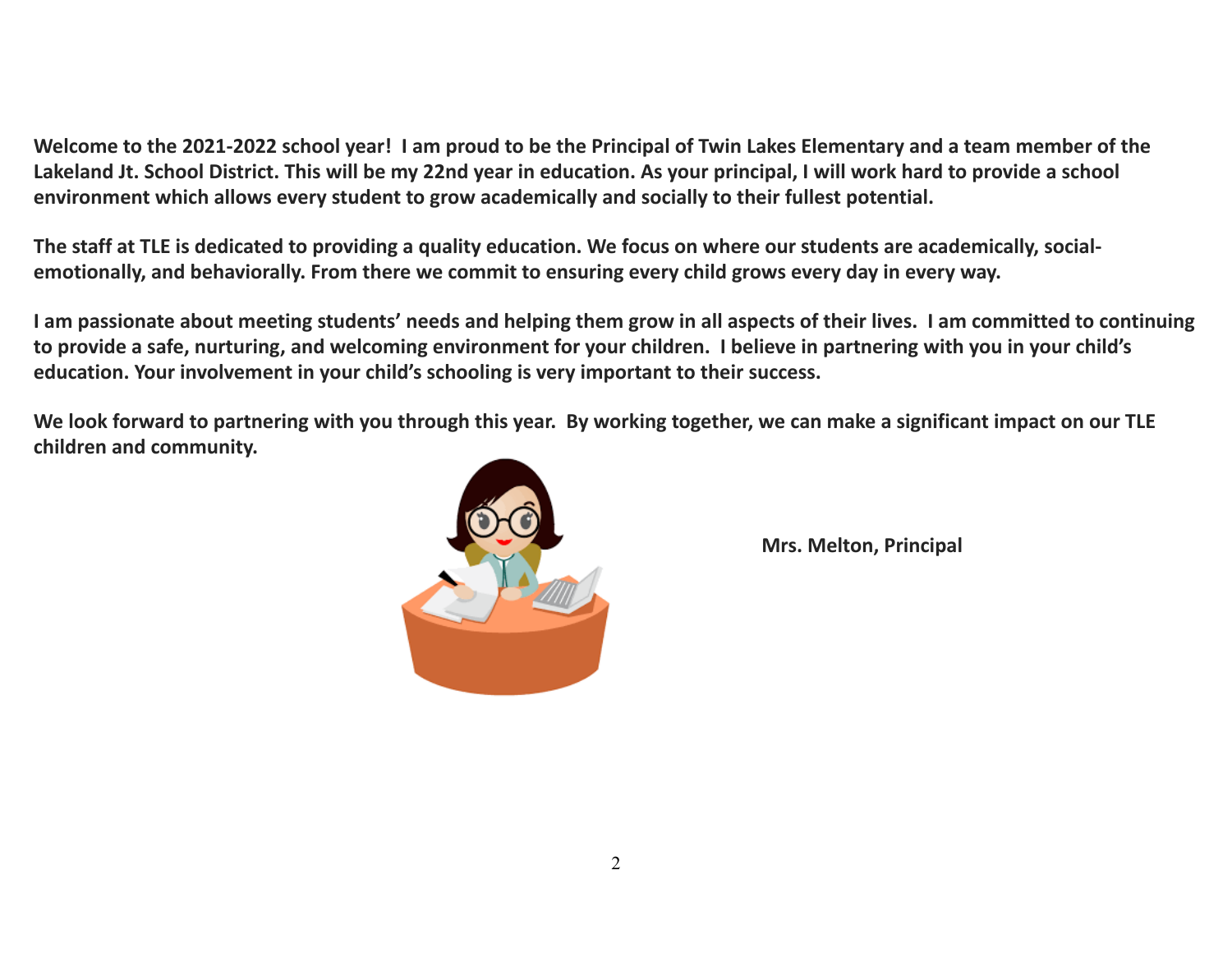

## District Administration Office

15506 N. Washington Street Rathdrum, Idaho 83858 Phone: 208 – 687 – 0431 FAX: 208 – 687 – 1884 [www.sd272.org](http://www.sd272.org)

Dr. Becky Meyer, Superintendent Lisa Sexton, Assistant Superintendent Brian Wallace, Chief Finance & Operations Officer Brook Cunningham, Director of Human Resources Kristie Williams, Clerk/Exec. Assistant to the Supt. Cindy Happeny, Treasurer Rebekah Davis, Administrative Assistant Kristi Graves, Payroll Specialist Annette Beaton, Accounts/Payable Specialist Kelsie Badger, Special Services Director

## District Schools

| <b>Athol Elementary, Kathy Thomas, Principal</b>       | 683-2231 | Lakeland Middle School, Keri Murphy, Principal       | 687-0661 |
|--------------------------------------------------------|----------|------------------------------------------------------|----------|
| Betty Kiefer Elementary, Lynn Paslay, Principal        | 687-5206 | Timberlake Middle School, Chris McDougall, Principal | 623-2582 |
| <b>Garwood Elementary, Jake Massey, Principal</b>      | 687-1265 | Lakeland Senior High, Trent Derrick, Principal       | 687-0181 |
| John Brown Elementary, Anna Schnepf, Principal         | 687-0551 | Timberlake Senior High, Ryne Eberlin, Principal      | 623-6303 |
| <b>Spirit Lake Elementary, Shynne Price, Principal</b> | 623-2501 | Mt. View Alt. High School, Paul Uzzi, Principal      | 687-0025 |
| Twin Lakes Elementary, Tiffany Melton, Principal       | 687-5870 |                                                      |          |

| 687-0661                                                         |
|------------------------------------------------------------------|
| Timberlake Middle School, Chris McDougall, Principal<br>623-2582 |
| 687-0181                                                         |
| 623-6303                                                         |
| 687-0025                                                         |
|                                                                  |

## Support Services

| <b>Bus Transportation, Susie Moore, Director</b>             | 687-0221 |
|--------------------------------------------------------------|----------|
| <b>Nutrition Services, Kevin Doyle, Director</b>             | 687-5451 |
| <b>Facilities &amp; Maintenance, Mike Ferriola, Director</b> | 687-2248 |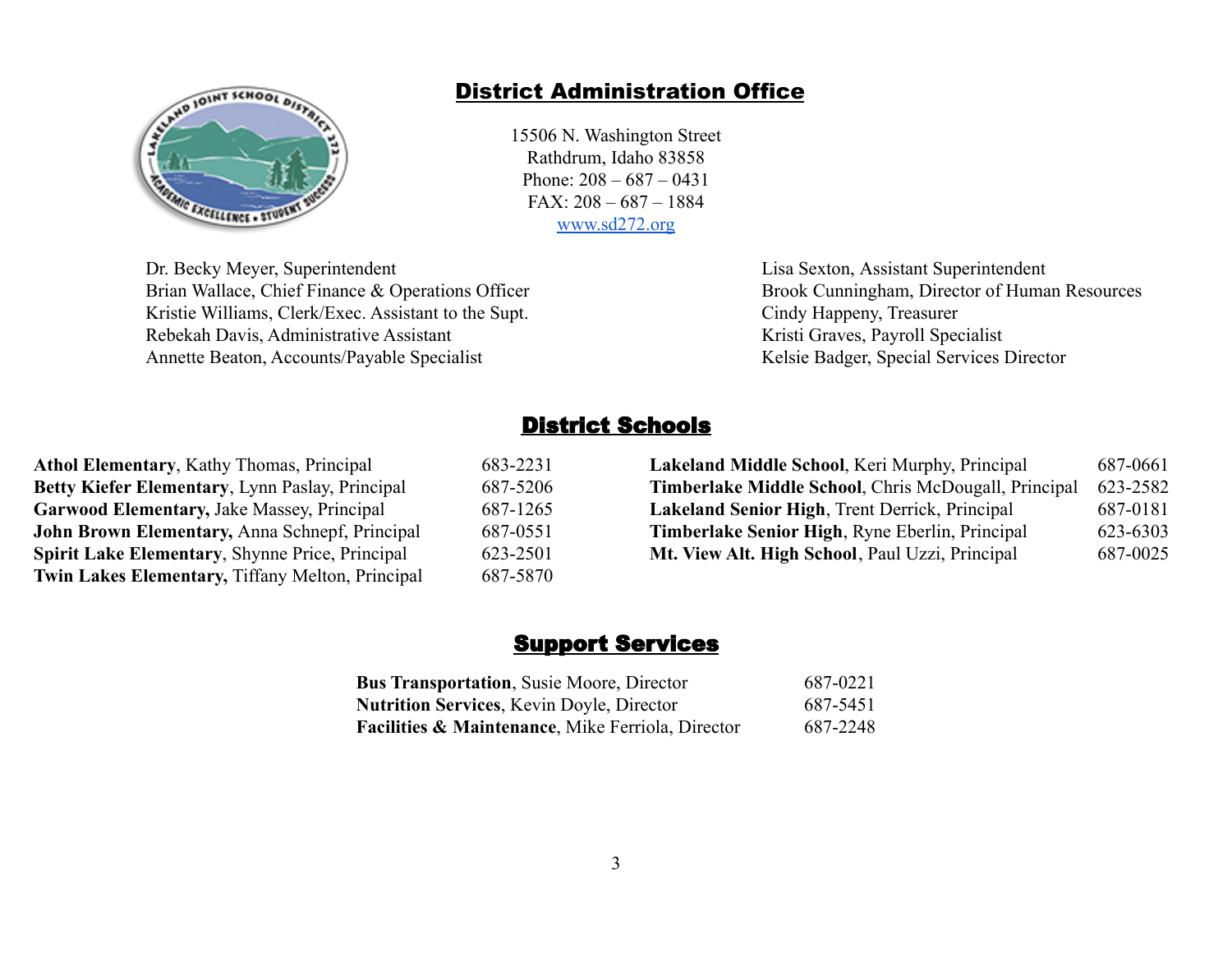## *LAKELANDBOARDOF TRUSTEES*

Members of the Board of Trustees are elected for a four-year term by the patrons of their respective zones. Board members receive no payment for their services. School district policies are set by the Board, which in turn hires professional educators to carry out these policies. Regular business meetings are held the second Thursday of each month, beginning at 6 p.m. Opportunity is provided at each meeting for citizens to address the Board. Board policies can be found [here.](https://www.sd272.org/school-board/policies)

#### **Trustees**

- 
- 
- Michelle Thompson Zone 3 Chair Michelle.thompson@lakeland272.org
- 
- 
- Randi Bain Zone 1 Randi.bain@lakeland272.org ● Ramona Grissom - Zone 2 Ramona.grissom@lakeland272.org Rob Irons - Zone 4 - Vice-Chair Rob.irons@lakeland272.org ● Debbie Major- Zone 5 [Debbie.major@lakeland272.org](mailto:Debbie.major@lakeland272.org)

*Lakeland Jt. SchoolDistrict's dailymission istomaximizestudent learning* and ensure every student is growing academically, *social-emotionally, and behaviorally every day in allenvironments!*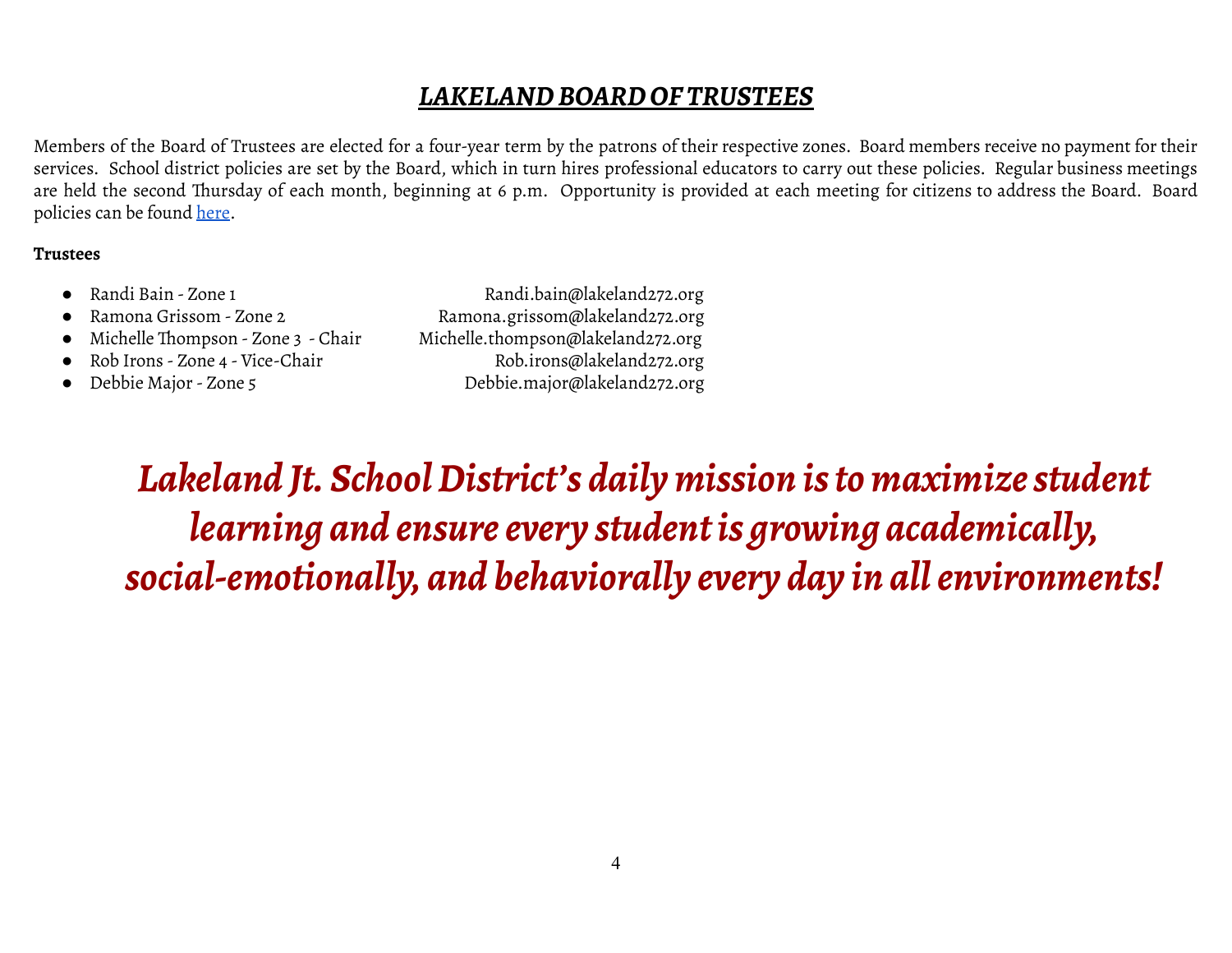## **Twin Lakes Elementary Mission Statement**

The mission of Twin Lakes Elementary is to provide an excellent education in a safe, respectful, responsible environment that empowers our students to achieve success.

## **WE BELIEVE:**

- Every child is our child and needs to be accepted as an individual.
- All students can become life-long learners by developing individual strengths.
- All students are capable of becoming problem solvers and responsible members in the community.
- All staff and students will demonstrate respect, responsibility and safety.
- All staff will teach and model good character that builds self-worth and helps each child meet his/her potential.
- Our school provides a safe place to learn and cultivates positive relationships with others.
- Our school environment includes tolerance, caring and support for the whole child.
- Parent involvement and support is critical to the education, development and success of each child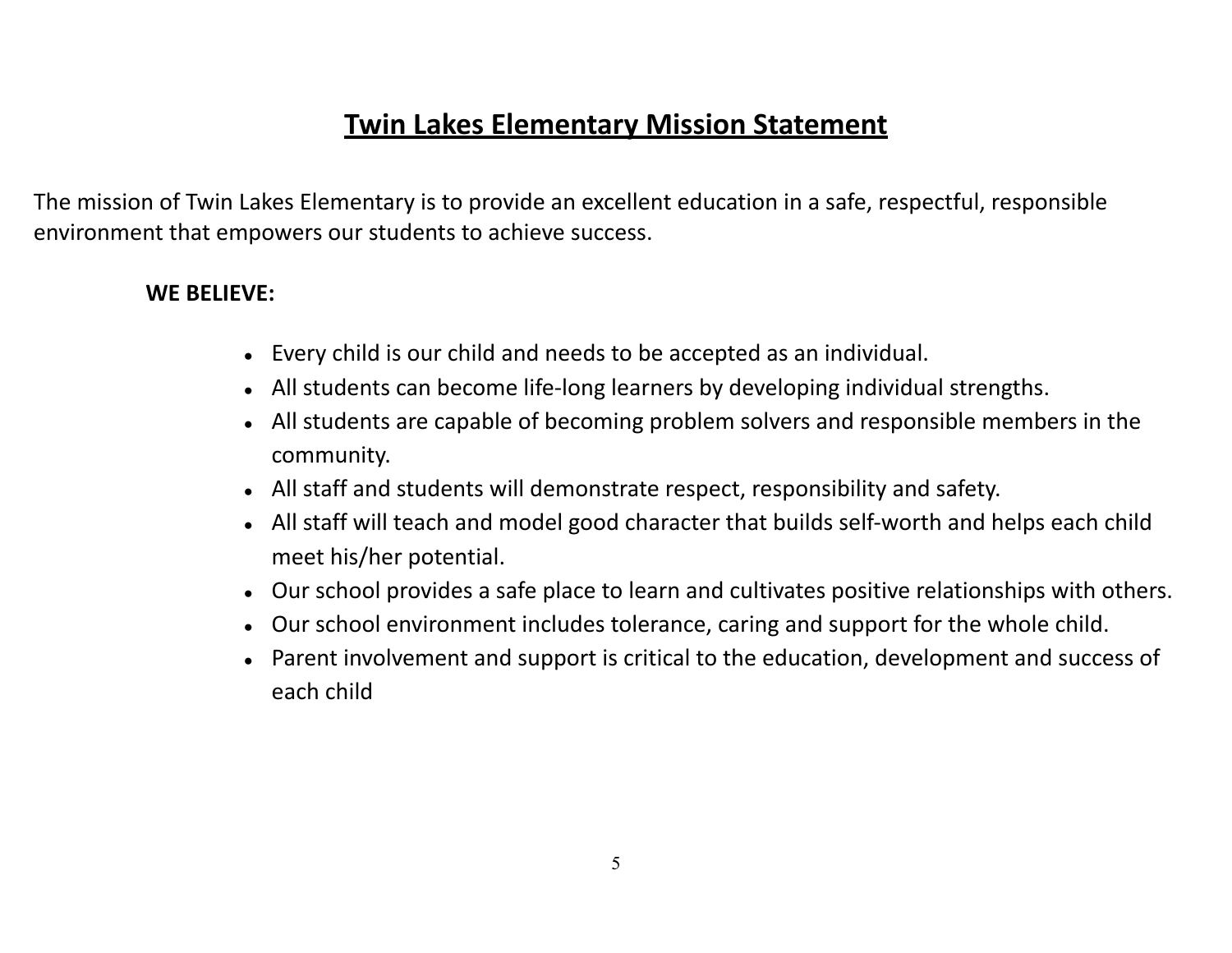## **Twin Lakes Elementary Staff**

Jeri McDevitt, 2<sup>nd</sup> Grade

Doug Baker, 3<sup>rd</sup> Grade

Tiffany Melton, Principal **Pamela Davaz, Admin Assistant** Marianne Thornton, Office Assistant Pamela Davaz, Admin Assistant Marianne Thornton, Office Assistant

Lindsey McCuaig, Preschool **Example 19 Except Frederick** Erica Bowden, Kindergarten

Lani Ghirarduzzi, 1<sup>st</sup> Grade

Debbie Derrick, 3rd Grade

Michele McCormick, 4th Grade Rob Edelblute, 5<sup>th</sup> Grade

Joann Coffey, Music & Physical Education Heather Jezek, SWD Jennifer Rude, Reading

Ashley Barr, Noon Duty



Lesley Dunbar-Runyan, Principal Assistant Justine Litzko, Counselor Jennifer Clauson, Kindergarten Kayleigh Frederick, 1<sup>st</sup> Grade st Grade Heather Ogden, 2<sup>nd</sup> Grade Lisa Mashburn, 4<sup>th</sup> Grade th Grade Deanna Watkins, 5<sup>th</sup> Grade Honey-Jean Tinsley, School Psych Geri Geri Guillin, Librarian April Mueller, Computer Tech Melanie Spicer, RBIS & Art **Maria Mulligan, Instructional Para** Linda Masterson, Instructional Para Tracy Dickinson**,** Instructional Para Bailey Andrews, Instructional Para Ashley Stainbrook, Instructional Para Emily Ward, SWD Support Coordinator **Karen Brooks, Instructional Para** Terri Sjoblom, Instructional Para Joyce Wilhite, Instructional Para **Becca Coleman, BASE** Bridget Leonard, Head Custodian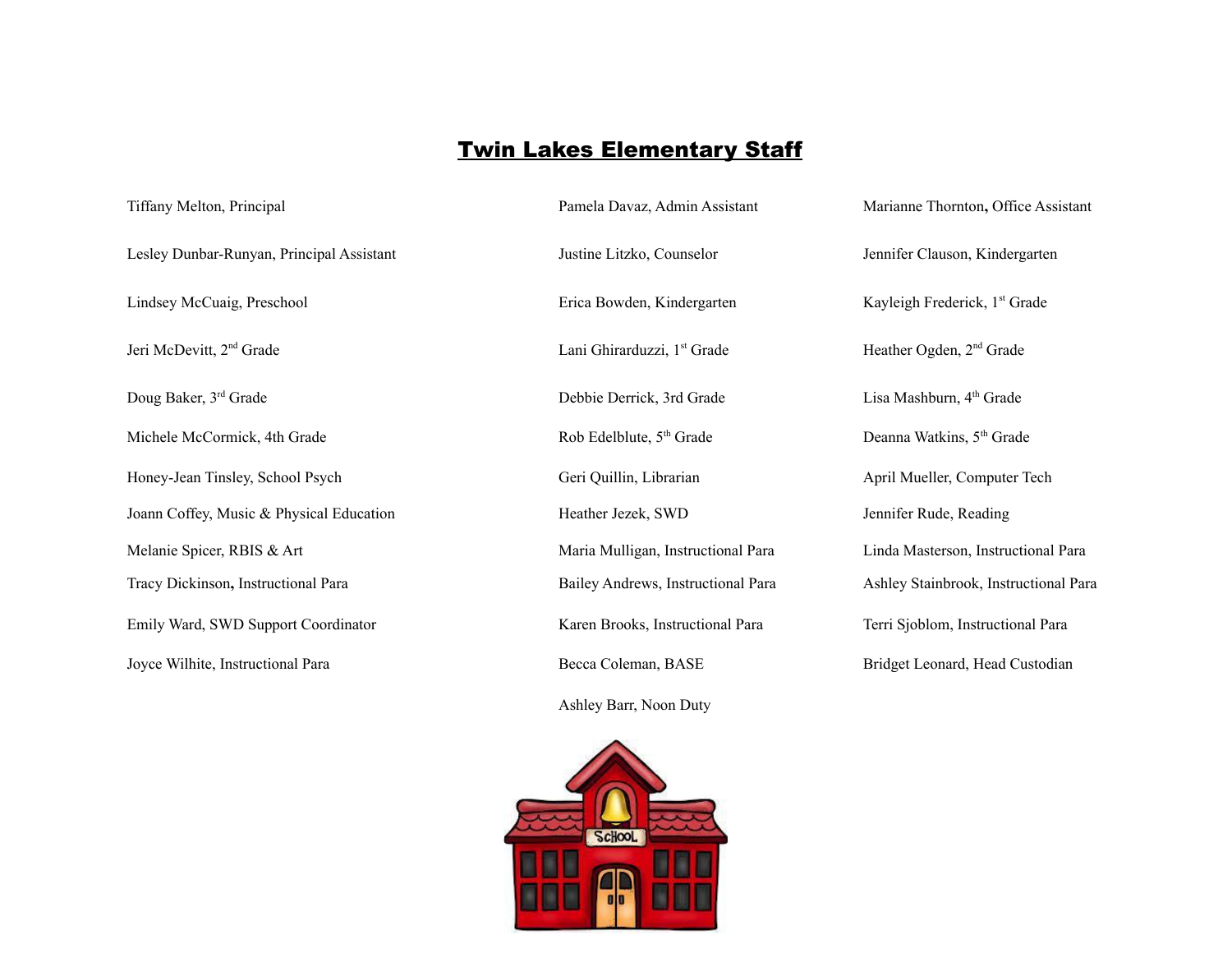## **Twin Lakes Schedule (THIS SCHEDULE IS SUBJECT TO CHANGE)**

**Please do not drop off your child before 8:40 a.m. as there is no student supervision available before this time.**

**Breakfast begins at 8:40 am**

**Monday - Friday Warning Bell 8:52 a.m. Class Begins: 8:55 a.m.**

**Dismissal: 3:00 pm**

## **Lunch & Recess**

|                               | 5th Grade    | $11:30-12:10$   |                         |
|-------------------------------|--------------|-----------------|-------------------------|
|                               | Kindergarten | $11:45-12:25$   |                         |
| <b>Morning Recess</b>         | 3rd Grade    | $12:00-12:40$   | <b>Afternoon Recess</b> |
| Monday-Friday                 | 1st Grade    | $12:15 - 12:55$ | Monday - Friday         |
| $10:45-11:00 \text{ K} - 4th$ | 2nd Grade    | $12:30-1:10$    | $2:00-2:15$ K-3rd & 5th |
|                               | 4thGrade     | $12:45-1:25$    |                         |

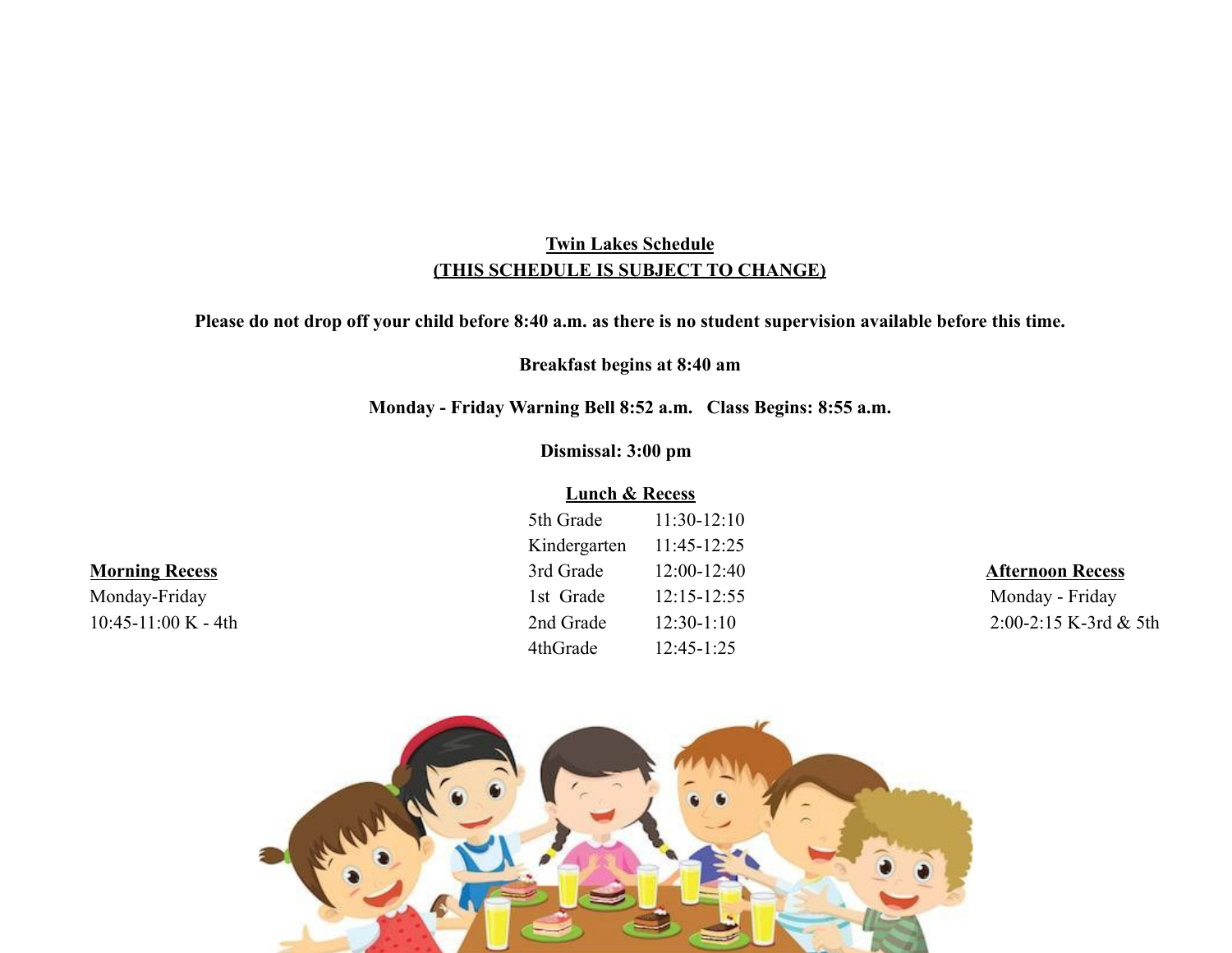## Twin Lakes Elementary Progressive Discipline Policy

## MINOR INFRACTIONS

(Inappropriate language, physical contact, defiance, disrespect, noncompliance, property misuse, dress code violation, technology violation or other minor violation of school wide expectations)

- 1. School employee gives minor behavior notification to student and classroom teacher.
- 2. Classroom teacher issues consequences.
- 3. Parents/Guardians are notified by the teacher.

## MAJOR INFRACTIONS

(Abusive language/profanity, fight or physical aggression, severe noncompliance/disrespect, disruption, property damage, theft, lying/cheating, harassment/bullying or other major violation of school wide expectations such as legal violations including bringing harmful objects to school or threatening others)

The following behavior will result in the students(s) being sent directly to the Principal or Principal Assistant.

Major infractions or students going through final homeroom discipline plan will progress through the following steps but not limited to:

- Principal or Principal Assistant talks with student(s) using restorative practices
- Parents will be notified
- Principal or Principal Assistant records incident in students electronic file and actions taken \*Actions may include but are not limited to warning, loss of recess, reflection writing, apology letter, lunch detention, restorative work in the building, community service, in or out of school suspension, parent conference and behavior contract developed.

## ILLEGAL BEHAVIORS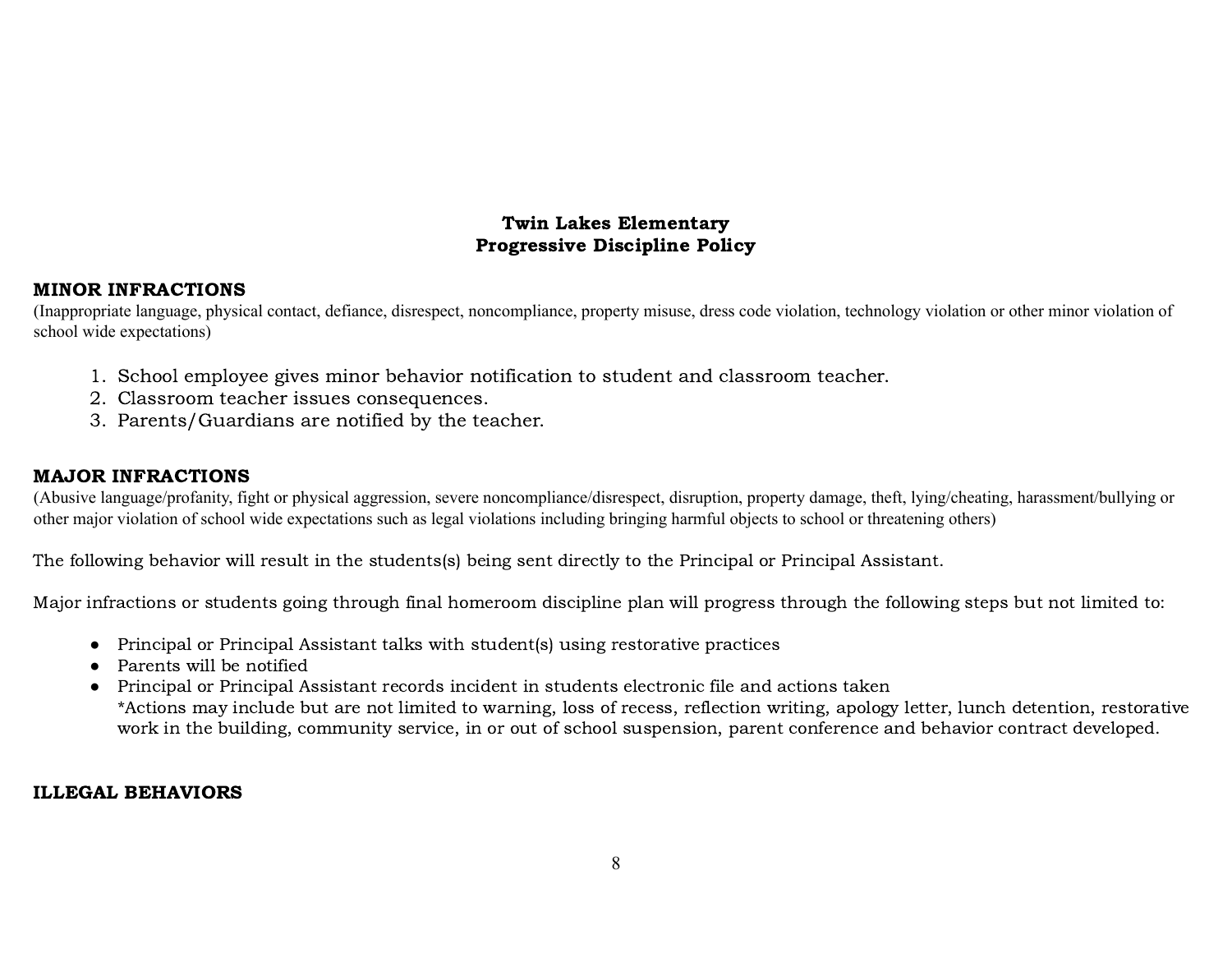Parents will be notified, and District Policy will be followed with regards to in or out of school suspension. Student and parents will visit with Principal and possibly Assistant Superintendent to set conditional re-entry into school.

## **STARTING SCHOOL**

#### **Entrance Age - [Policy](https://resources.finalsite.net/images/v1530247272/lakeland272org/nuf1k7an30op8gnq20is/3000-EntrancePlacementandTransfer.pdf) 3000**

Idaho State Statutes require that every child registering in kindergarten must be five (5) years of age on or before the first day of September. A child enrolling in first grade must be six (6) years of age on or before the first day of September. Proof of age will be required at the time of registration. Any 5 year old child who has completed a private or public out-of-state kindergarten for the required 450 hours but has not reached the school age requirement in Idaho shall be allowed to enter the first grade.

## **Immunization Information - [Policy](https://resources.finalsite.net/images/v1601308805/lakeland272org/cygqhlwa2ih78wowlslb/3525-Immunizations.pdf) 3525**

All students in grades Pre-K-12 must show proof of immunization at the time of school entrance. Documentation must include the date and type of each dose administered and must be stamped by the physician or the health department. A copy will be placed in the student's permanent file.

Minimum immunizations required by Idaho law are not the same for all ages. Please refer to health services and immunization section below for detailed requirements as they pertain to your child's age.

Students will not be able to attend school without one of the following: 1) proof of completed immunizations, 2) verification of an immunization plan in progress, 3) a "certificate of exemption", which must be signed by a parent or guardian. ("Certificate of exemption" forms are available in each of the school offices).

## **Proof ofIdentity - [Policy](https://resources.finalsite.net/images/v1530247272/lakeland272org/nuf1k7an30op8gnq20is/3000-EntrancePlacementandTransfer.pdf) 3000**

Parents of all kindergarten students and new students to the district must present a **certified copy** of a birth certificate and immunization record at the time of registration.

The child's legal name must appear on all registration forms. However, the school will respect the wishes of the parents or guardians as to what name shall be used by the child at school.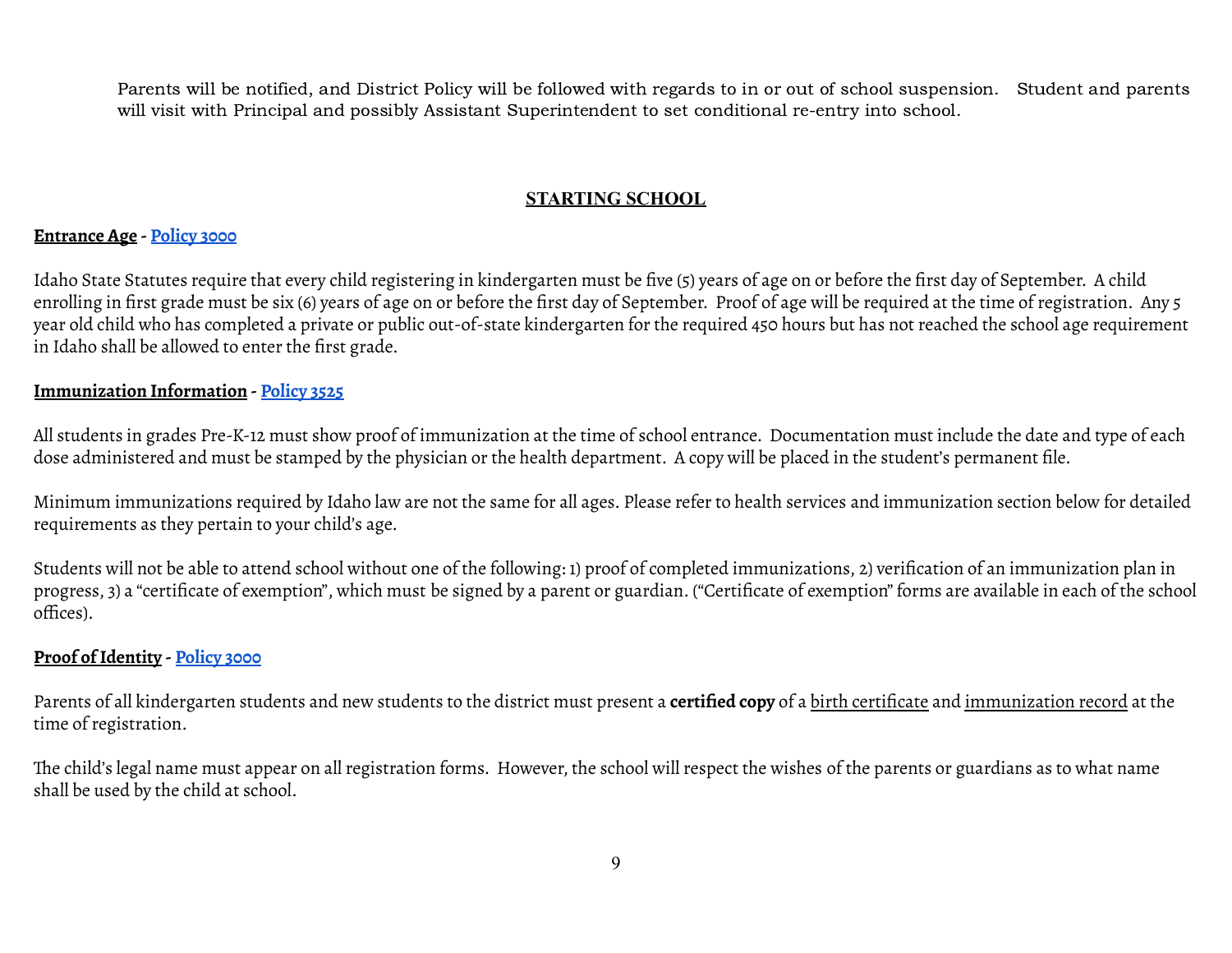## **Proof of Residency - [Policy](https://resources.finalsite.net/images/v1607626938/lakeland272org/rafesjlzqzixmvrryd0k/3020P-ProcedureforProofofResidence.pdf) 3020P**

All students new to the district will be required to verify proof of residency within their attendance zone by providing a current utility bill, property tax receipt, or an affidavit of residence.

## **SCHOOL GUIDELINES**

## **Animals**

Service animals will follow district **Policy 2375 - Service [Animals](https://resources.finalsite.net/images/v1625796819/lakeland272org/sehgdo6afc0muyeetsmw/2375-ServiceAnimalsinSchools.pdf) in Schools**. Any other animal will not be allowed at school without permission from the building principal.

## **Attendance Guidelines - [Policy](https://resources.finalsite.net/images/v1530247272/lakeland272org/kgzurj4zdpqfvsholrwf/3050-AttendancePolicy.pdf) 3050**

Lakeland School District recognizes that regular school attendance contributes to successful student achievement. Regular and punctual patterns of attendance are expected of each elementary student enrolled in the district. Days lost from school cannot be made up, even if the classwork and homework are done. There is no substitute for uninterrupted personal contact between teacher and student.

Attendance at school is a shared responsibility of the parent(s)/guardian, student, and school personnel. The principal shall be responsible for the implementation and enforcement of the district student attendance policy.

If a student becomes ill at school, parents will be contacted so that they may arrange transportation home. The student's emergency information is used for parent contact.It is important that you inform the school office of any phone or address changes throughout the year.

If possible, have dental and medical appointments before or after school, or on non-school days.

## **Please, if your child will be tardy or absent, call the school office by 9:00 a.m.**

## **Attendance Recording Procedures - [Policy](https://resources.finalsite.net/images/v1607627363/lakeland272org/h1oleazgv2hyvpe8h8rx/3020-EnrollmentandAttendanceRecords.pdf) 3020**

- 1. A comprehensive record system of student attendance will be maintained by the school. The principal is responsible for submitting attendance information to the Superintendent's office quarterly.
- 2. The principal may schedule a parent conference to discuss attendance problems.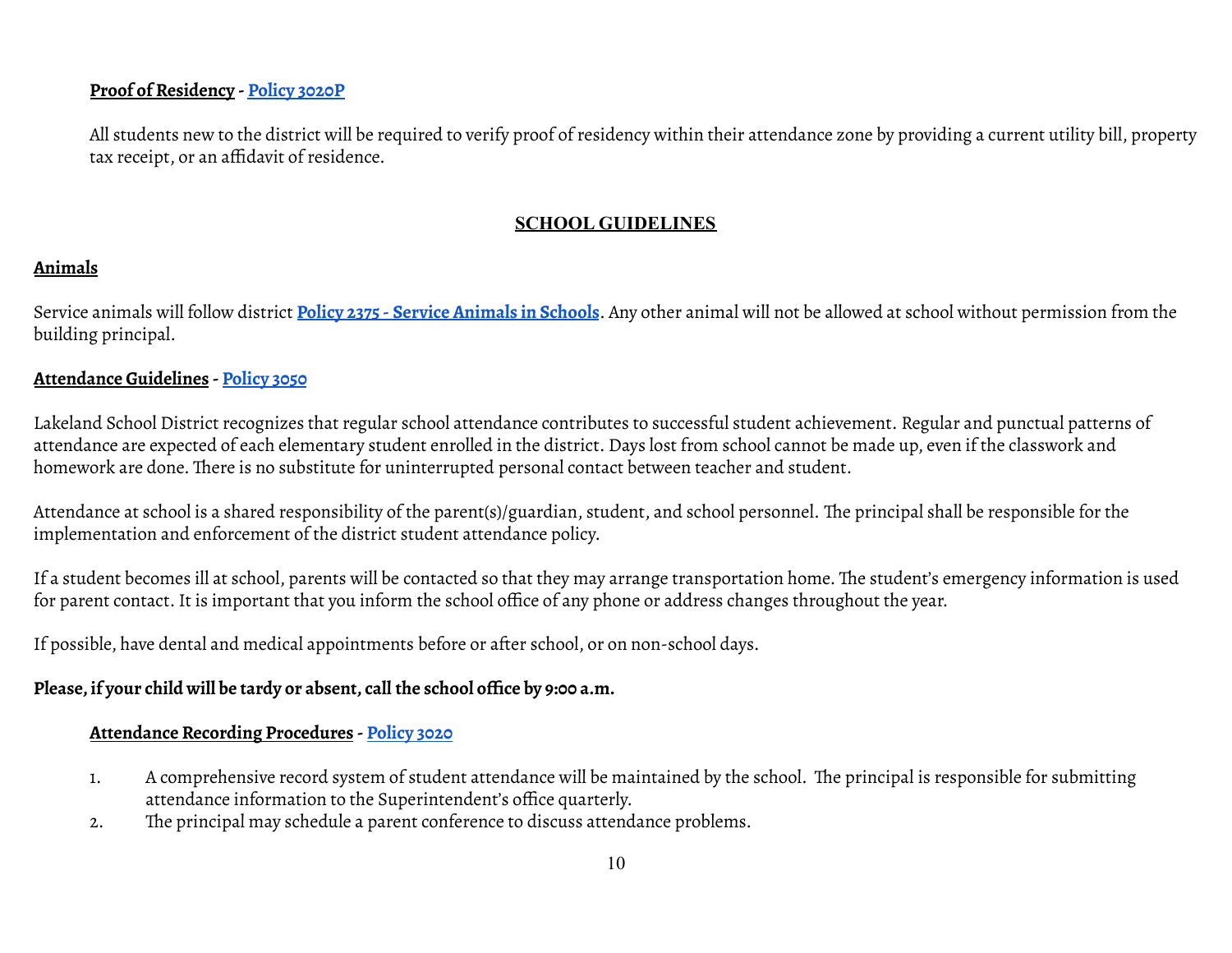3. Any student who misses more than a maximum of 18 days during a school year may be considered for non-promotion. Such children shall be referred to the building Attendance Review Committee. This committee shall be composed of the student's homeroom teacher, the principal, and at least one other staff member (selected by the principal) who knows the student, i.e., the Title 1 teacher, Resource Room teacher, or another classroom teacher. The committee shall meet and review the student's attendance and academic performance and then make a recommendation in writing to the student's parents within 10 calendar days of the meeting. Possible recommendations may include, but are not limited to: retention, probation, home visitations by the school nurse, or referral to the District Court, pursuant to Idaho Code 33-206, which may result in legal action against the parent.

## **Tardies**

Tardiness is part of attendance. Dependability and punctuality are virtues. Being on time, whether to class, work, or an appointment is an important habit to establish. We feel it is our job to instill in our students sound work ethics.In school, tardies also result in unnecessary disruptions to class. Tardies are recorded in attendance records. Students are to be considered tardy if they are not in their classroom when the tardy bell rings. Students must check in at the office before going to class if they are tardy. Students with excessive tardiness may be required to make up the time during recess or after school.

## **B.A.S.E**

BASE stands for: Before & After School Enrichment. BASE offers on-site childcare at all schools before and after school, Monday - Friday.

BASE is a sustainable program which is funded, supported, and maintained by family fees. BASE accepts eligible ICCP recipients; we are an Idaho State licensed childcare provider. BASE is designed to provide quality and affordable care in a safe and familiar school setting. We open and accept children at 6:30am until the school day begins. After school, we are open until 6:00pm. Hours are strictly enforced.

BASE provides opportunities for each student to have fun experiences conducive to his or her academic, social, and physical development in a format that is more casual than the regular school day.In order to attend BASE, children must independently take care of his or her toileting, grooming, and eating. Every child must be able to function in a group setting without additional adult supervision.

All staff members receive an enhanced criminal background check and are CPR/First Aid certified. BASE professionals come to us from varied backgrounds. They have experience as teachers in childcare centers, classroom aides, coaches, leaders of youth groups and more. BASE staff has ongoing professional development through training that covers specialized topics such as child development, organizational skills, safety issues, activity planning, first aid, legal issues, and other topics that enhance their already stellar childcare skills. We hire those who have a passion for seeing children succeed and grow. Your child matters to each of our staff members.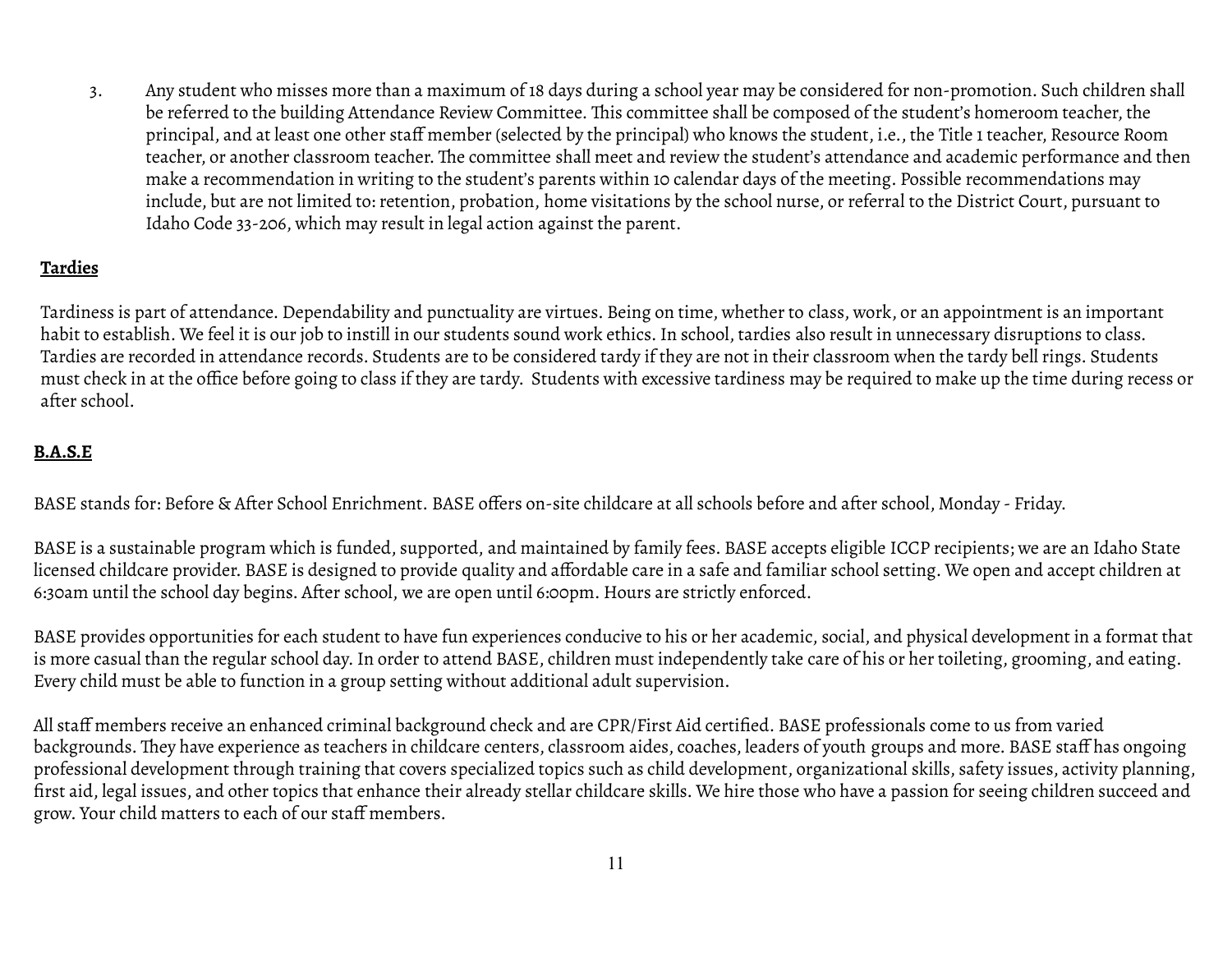BASE is open on all regular school days. BASE PLUS is an option on many teacher in-service & conference days, as well as on most school vacation days, for an additional charge. Be sure to watch for information regarding BASE Plus at your child's site. We also have a BASE Facebook page you can follow for pictures and more information regarding the BASE program.

● Twin Lakes Elementary: Becca Coleman - 208.712.8412 x4618

## **Bicycles/Scooters/Skateboards/Wheeled Shoes**

A student who rides a bicycle or scooter to school should be old enough to understand the responsibility involved. The student is expected to park and lock the bicycle or scooter in the stands that are provided and leave it there for the duration of the day. **Bicycles, scooters and skateboards etc. must be walked** on all school sidewalks and campus areas. Students are not allowed to wear "wheeled shoes" (such as Heelys) on school grounds. Wheels must be taken **out of the shoes in order to wear on school property.**







## **Building Regulations**

- **1.** Non-bus students and students not eating breakfast provided by the school should arrive at school no earlier than 8:40 a.m. Students eating school breakfast should arrive no earlier than  $8:40$  a.m. Supervision is not provided before this time.
- 2. Students are expected to remain outdoors until the first bell ring.
- 3. During extreme inclement weather, students will be brought inside.
- 4. Students must walk in the halls, talk in a soft voice, and behave in the halls, classrooms, and bathrooms.
- 5. Students are to remain on the school grounds unless they are checked out by an approved adult.
- 6. Students must leave premises at the close of the school day. Students shall not loiter in the building or on the school grounds following dismissal of classes unless involved in a supervised, school-sponsored activity, or with the permission of the principal.

## **Conferences**

Traditional Parent/Teacher Conferences are set up for the end of the first grading period. It is our goal to meet with 100% of our students' parents at this time. Selective conferences for some students may also be held throughout the year.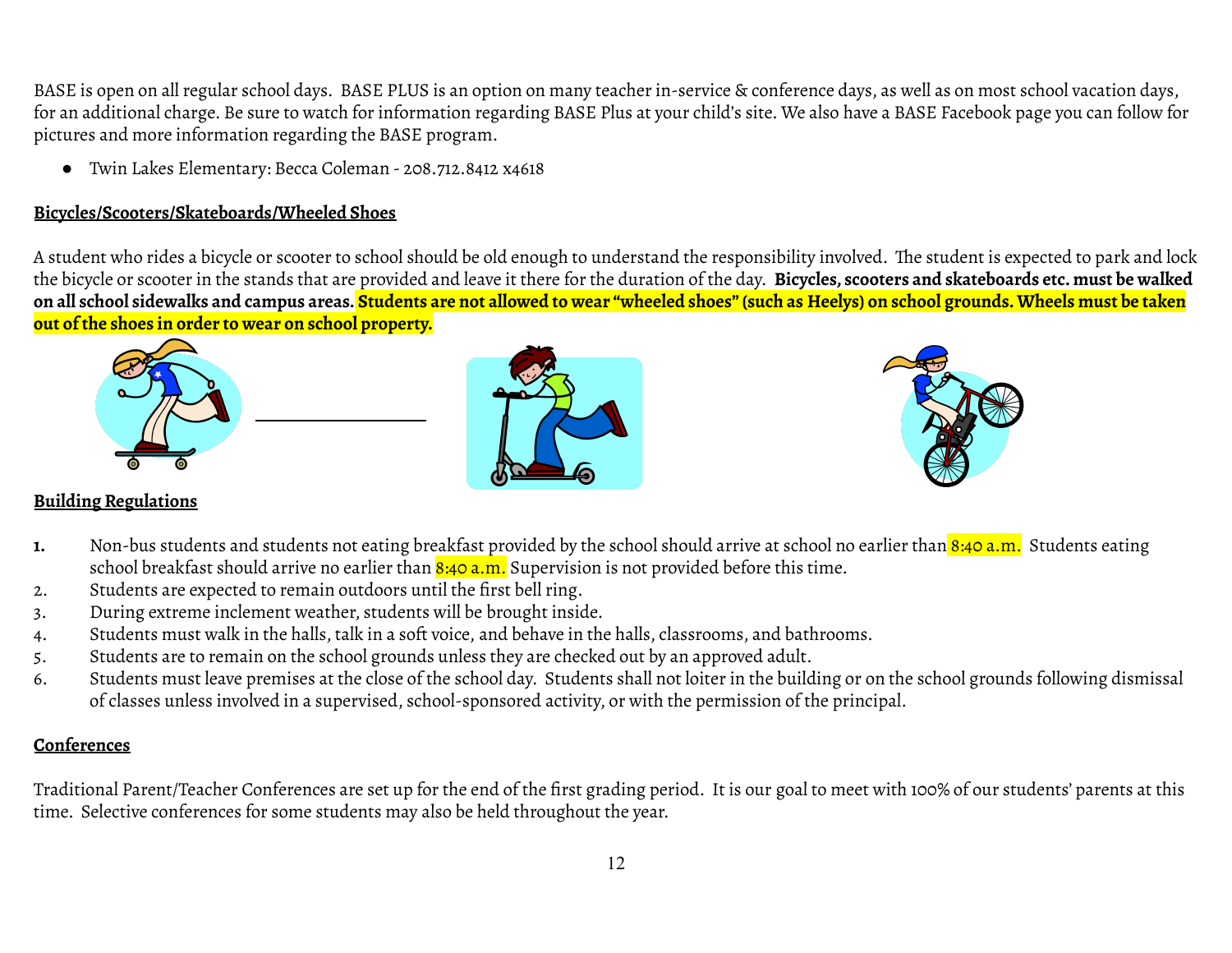Student-Led Conferences will be held in March of each school year. It is our goal to present student progress to all parents/guardians during this conference period. Parent/guardian involvement is critical to the success of our students.

## **Dress and Grooming - [Policy](https://resources.finalsite.net/images/v1624901531/lakeland272org/qkaomon909fxxmhsxxby/3255-StudentDress.pdf) 3255**

The School District reserves the right to insist that the dress and grooming of students are within the limits of generally accepted good taste for the activity in which the student is engaged.

Student dress, personal appearance, and conduct are required to be of such character as not to disrupt or distract from the educational environment of the school or tend to diminish instructional effectiveness or the disciplinary control by the teacher or school official.

A general guide would be to follow prevailing styles but to discourage extremes or instances where a student may call attention to himself/herself by unusual or extreme dress or grooming.

When a student's dress or appearance causes undue attention, presents a danger to students or health or safety, or causes a disruption of the educational environment, the student may be asked to change and is subject to disciplinary action. The following clothing is **prohibited** as they are not conducive to a positive learning environment:

## **Prohibited Clothing:**

- Shirts, tops, or any other type of clothing designed to act as a shirt or top must fall at least to the waistline and be free of holes, rips, or tears.
- Tank tops must have wide straps, fall at least to the waistline, and be free of holes,rips, or tears.
- Tube tops are not allowed.
- Pants, jeans, or any other type of leg coverings with any holes or tears must be below mid-thigh.
- Pants, jeans, or any other type of leg coverings must be worn at the waistline, undergarments must not be exposed.
- Shorts must extend to the mid-thigh without any holes or other openings. Skirts must be worn at knee length or longer, without any holes or other openings.
- Skirts that are part of a district required uniform are not subject to the length requirement; however, the skirt is only permissible to be worn at approved school functions, events, or activities.
- All undergarments must be covered at all times and not visible to any person during any class or activity.
- If wearing flip flops, please bring shoes appropriate for use in P.E.

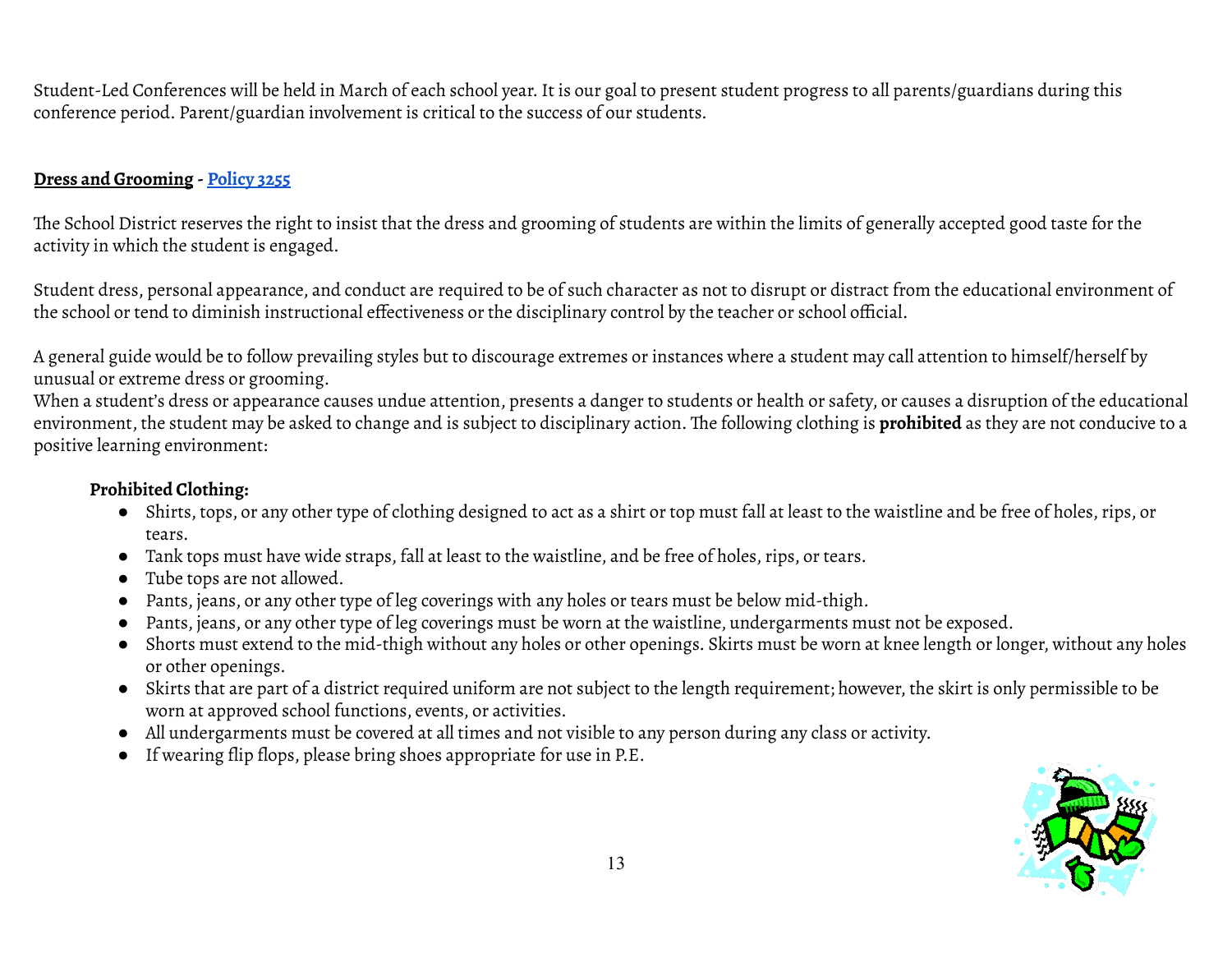## **Emergency Information**

In case a student becomes ill at school, parents will be contacted so that they may arrange transportation home.It is important that the emergency information in Skyward is complete and updated as needed so we will know how to reach you. Please keep it updated if you change employment, homes, or cell phone numbers.

## **Field Trips - [Policy](https://resources.finalsite.net/images/v1530246056/lakeland272org/ar7ofotyum7f182x1iuc/2550-FieldTripsExcursionsandOutdoorEducation.pdf) 2550**

Field trips shall be permitted providing their purpose supplements and reinforces the objectives and materials of the unit being taught. Only district-approved transportation shall be used on field trips. Siblings, preschool students, or others who are not enrolled in the class will not be allowed **to attend.** Students who require that medication be administered during the field trip should have a parent accompany him/her if at all possible. Students who have exhibited unsafe behavior at school may be required to be chaperoned by a parent in order to attend the field trip.

#### **Gifts**

Bringing birthday gifts (balloons, flowers etc.) to school is highly discouraged. These gifts are a distraction to instruction, and will not be delivered to classrooms or allowed on school buses.

#### **Head Lice - [Policy](https://resources.finalsite.net/images/v1530248039/lakeland272org/zufsha11imtqanamg1yz/3520-ContagiousorInfectiousDiseases.pdf) 3520**

The school district has adopted a "nit free" policy – any student contracting head lice will be excluded from school until the school nurse, and/or principal determines the child is "nit free".

## **Health Services and Immunization** - **[Policy](https://resources.finalsite.net/images/v1601308805/lakeland272org/cygqhlwa2ih78wowlslb/3525-Immunizations.pdf) 3525**

- 1. A school nurse is available at each building weekly.
- 2. The school nurse will not be offering immunizations prior to school entry or during the school year. They should be taken care of by your family physician or the public health nurse at their immunization clinics.
- 3. State law and Lakeland Joint School District requires proof of immunizations, which must be presented to the school prior to entry. Minimum immunizations required by Idaho law are: **Pre-School, Kindergarten, and First grade students, 5 doses DTP,** 4 doses Polio, 2 doses MMR and 3 doses Hepatitis B. Second through Twelfth grade requirements are: 5 doses DTP, 4 doses oral Polio, 2 dose MMR; Three doses of Hepatitis B are required for all children born after November 22, 1991. If you have any questions, please feel free to contact the school nurse at the District Office (687-0431).
- 4. Health records are kept by the school on each student.
- 5. Medication should be administered at home whenever possible. If it is necessary to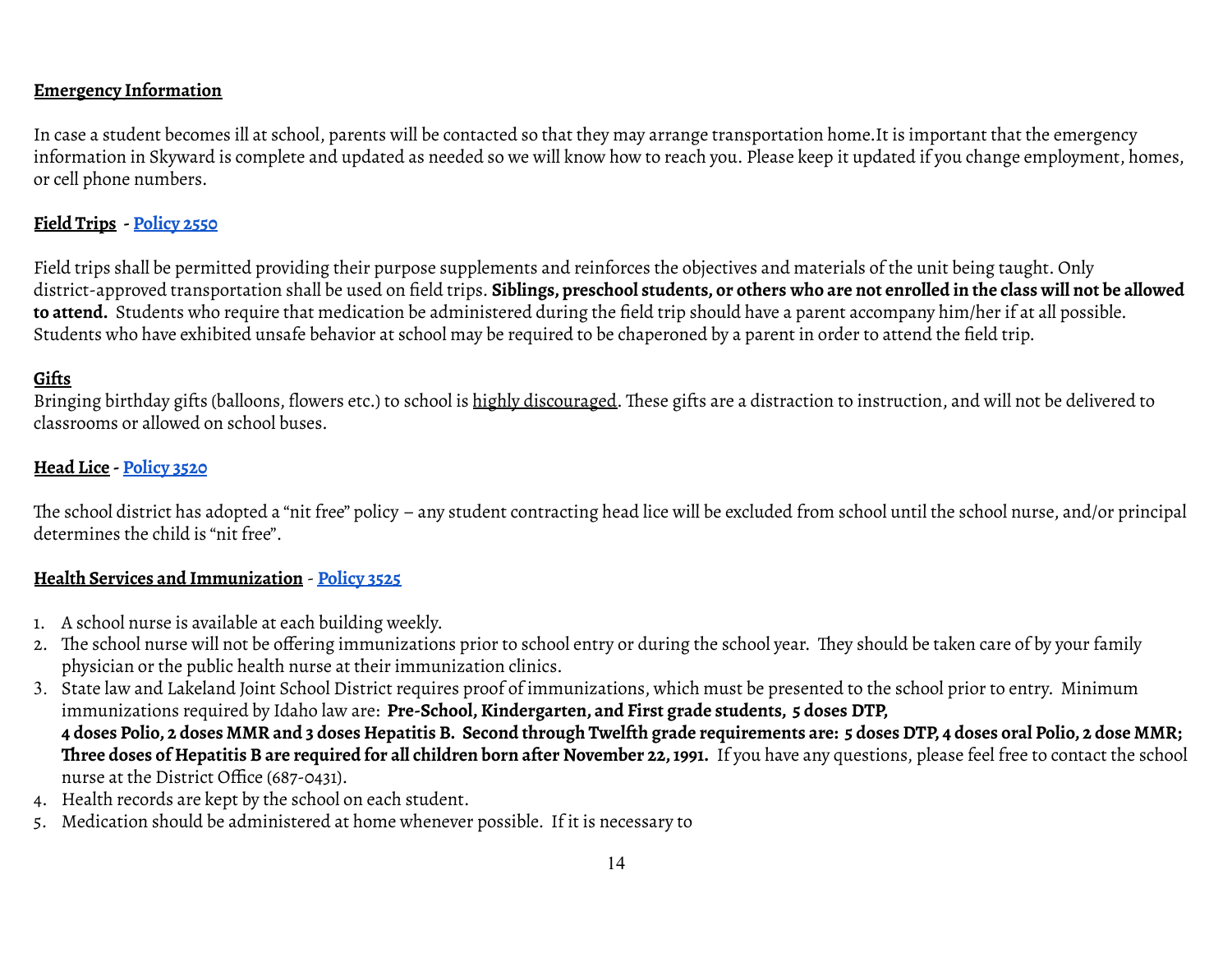administer any medicine during school time, an Authorization for the Administration of Medicines form must be filled out. This form is provided by the school nurse or office secretary. Prescription or over-the counter medicine is never to be sent to school with a student with the exception of a metered dose inhaler or dry powder inhaler to alleviate asthmatic symptoms, prescribed by a physician to be self administered. The prescription must be on file with the school office. Medicine must be brought to the office in the original bottle with the student's name. All medicines are kept in and dispensed from the office.



## **Homework - [Policy](https://resources.finalsite.net/images/v1530246232/lakeland272org/mkycklxl9naqp3el046m/2630-Homework.pdf) 2630**

Learning is not restricted to the classroom. Homework may be expected to help achieve educational goals. The assignments will be left to the discretion of the teacher.

## **Internet Use/Computers - [Policy](https://resources.finalsite.net/images/v1601308764/lakeland272org/pupcvjvzbjstrbygyqnm/3270P-AcceptableUseProcedure.pdf) 3270P**

In order to use the Internet, students must sign and abide by the district's acceptable use agreement. Inappropriate use of the computer and/or Internet will result in disciplinary measures and loss of computer privileges.

## **Lost and Found**

- All lost and found articles should be brought immediately to the teacher or school office.
- Articles can be claimed by proper identification.
- Clothing and personal items should be marked with a student's name for easy identification.
- Lost items may be claimed until the end of each quarter during the school year. Items not claimed at the end of each quarter will be donated.

## **Lunches/Snacks - [Policy](https://resources.finalsite.net/images/v1530251468/lakeland272org/tg83fufj5mcay0jg6x0n/8200-LocalSchoolWellness.pdf) 8200**

- Milk and lunch may be purchased at school.
- Students are not allowed to leave the school grounds to buy lunch.
- While eating breakfast or lunch, students are expected to use courteous table manners.

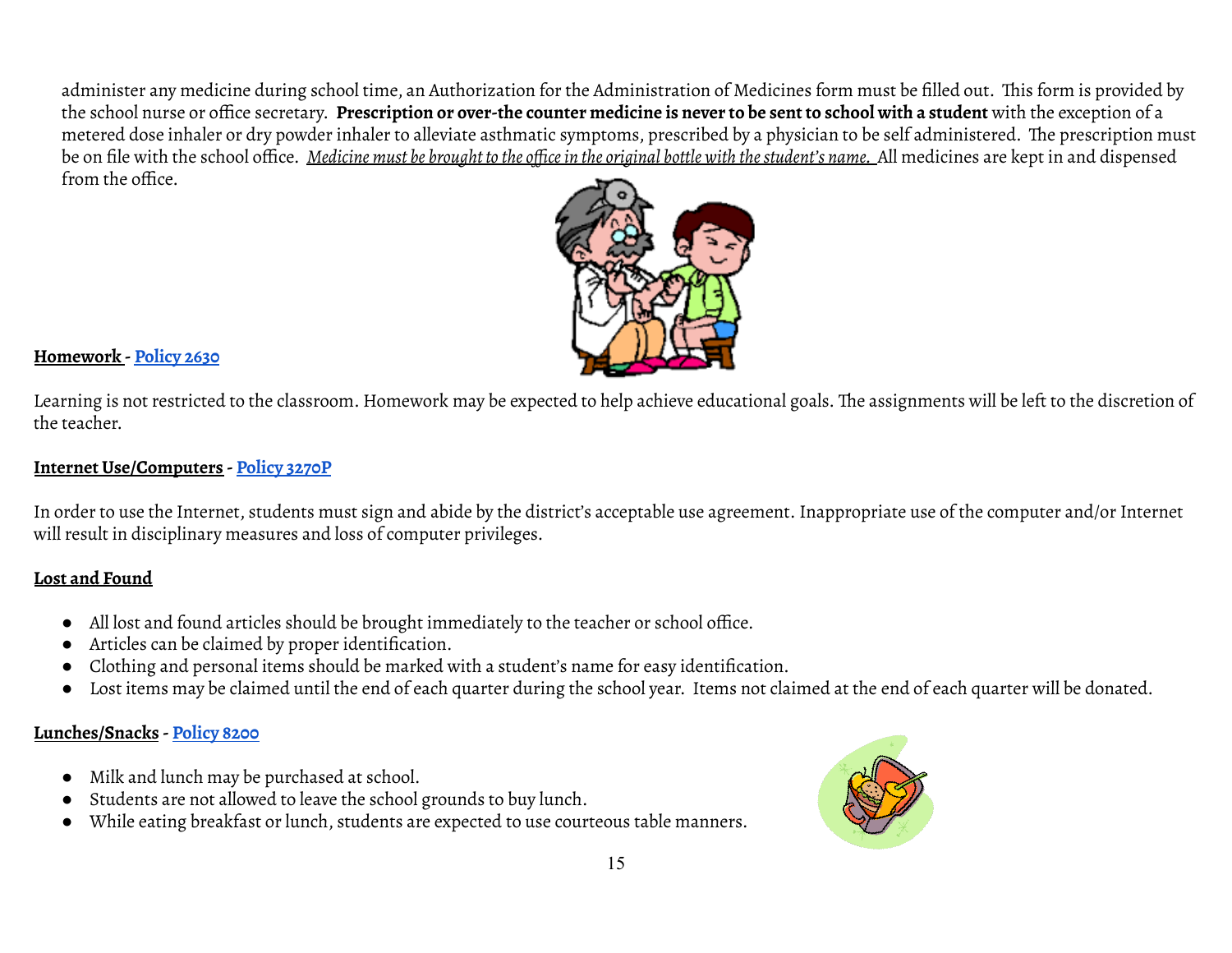- Students may bring nutritional snacks to eat in the classroom under the teacher's direction. We encourage nutritious food and drink for students to consume for breakfast, snack and lunch. Our wish is for our students to maximize their learning potential while at school. Proper nutrition will support this goal.
- The consumption of energy drinks or food, soda/pop by a student will not be accepted while on school grounds. Teachers may make an exception to this rule for special classroom events. Products causing such effects will be confiscated or thrown away.
- No eating is allowed on the bus or school grounds. Gum is allowed at teacher's discretion.
- Students are not to share, trade, or exchange food. Students are expected to eat only the snack and lunch provided by their parent/guardian/school.
- Because peanut oil is used periodically by our food service personnel, we recommend that students with peanut allergies bring lunch from home.
- Treats for the classroom must be purchased and the contents clearly labeled on the packaging.

## **Personal Property**

Students are not to bring valuables to school (cameras, expensive jewelry, trading cards, and large sums of money). The school will not be responsible for items that are lost or damaged.

## **Recess Periods - [Policy](https://resources.finalsite.net/images/v1592340722/lakeland272org/h82cnxi56t8blrlu8yft/3504-HealthandWellnessPolicy.pdf) 3504**

School policy allows all children an opportunity to participate in recess except on days of extreme, inclement weather. Modifications may be implemented. It is important that parents keep the changing seasons in mind when it comes to clothing. As the colder weather approaches, hats, heavy coats, mittens/gloves, and boots should become a part of every student's wardrobe.

We believe that if children are well enough to attend school, they should go outside during recess. There are rare exceptions to this policy, but we ask that you help us by keeping seriously ill children home. If your child does need to stay in for medical reasons concerning health, please have a note from your physician.

## **School Closure - [Policy](https://resources.finalsite.net/images/v1602692884/lakeland272org/eehwzsfzedthj5ci3883/2210-SchoolClosure-ProposedNew3.pdf) 2210**

School closures will be announced through a district-wide communication on phones or email. They are also found on the district website, Facebook, and Instagram. Announcements are also made over the local TV stations KREM, KXLY and KHQ. Be aware that Lakeland School District may issue a 2-hour delay due to extreme road or weather conditions.

## **School Notices**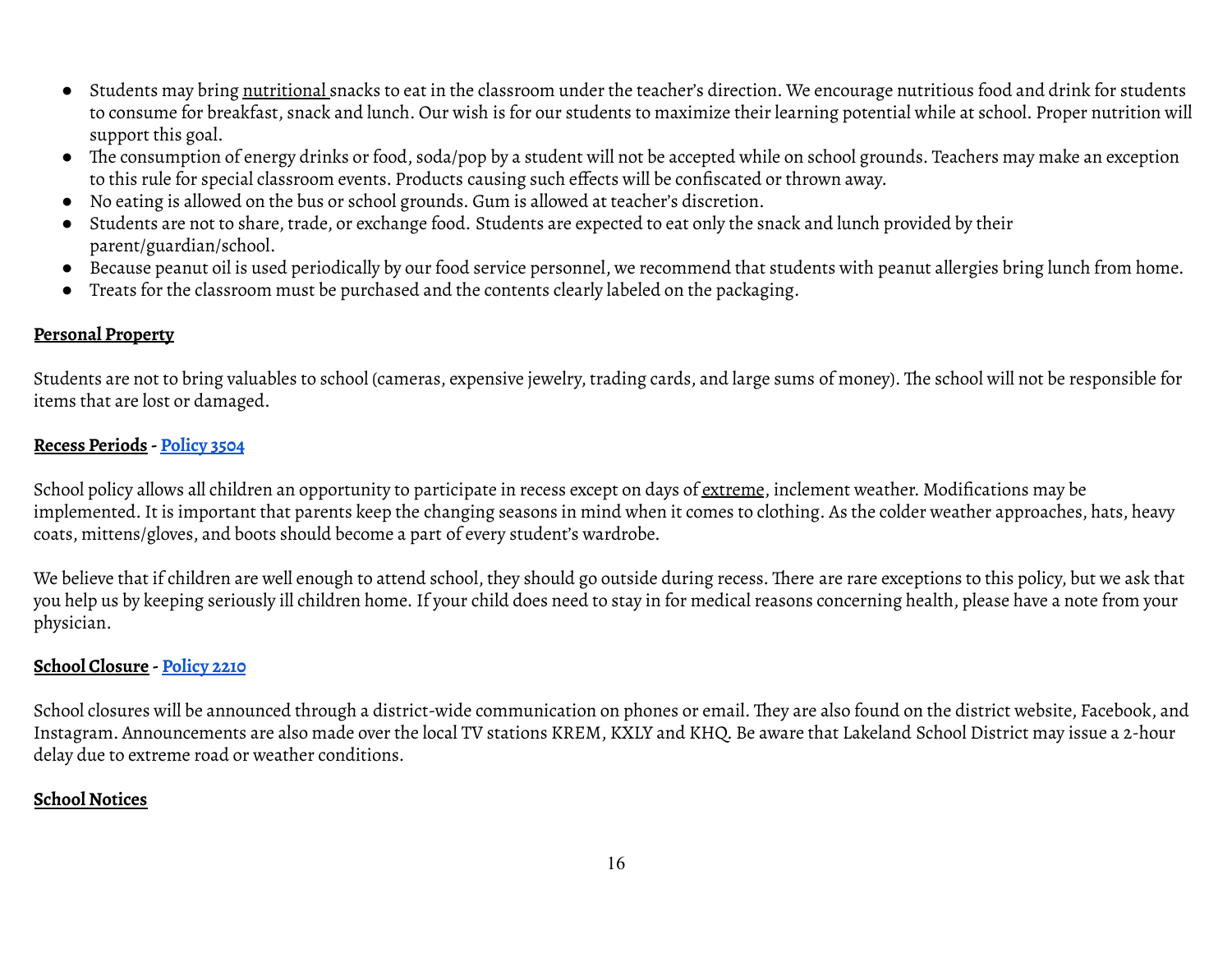Parents may receive information through school communication apps regarding notices about early dismissal, parent/teacher conferences, and other activities. Communication information may also be communicated through online means including the district website, email and phone. Staff and administration rely on these forms of communication to keep parents fully informed and included in our many activities. Please review all notices.

## **School Parties**

In the elementary schools, class or room parties are permissible during the last hour of the school day. Three parties may be scheduled throughout the year to minimize loss of instructional time.

Parents may be requested to assist teachers with these parties. In order to maximize this opportunity, children not enrolled in our school will not be able to attend school with volunteering parents. Invitations and transportation for private parties should be handled outside of the school environment. If a child wishes to share a birthday treat with her/his class, please contact the teacher for permission. **According to District guidelines,treats must be purchased and the contents clearly labeled on the packaging.**

## **Student Pictures**

Each year a commercial photographer will take individual and/or group pictures. A note will be sent home notifying parents of the day pictures will be taken and any purchasing package that may be available.

## **Technology**

Chromebooks will not be checked out to students to take home, unless granted permission by the building principal. The Lakeland Joint School District Student Technology Damage Replacement Program has been established to give parents the ability to purchase coverage for the 1:1 Technology Implementation Initiative for the current school year. This is a voluntary program. Families are encouraged but not required to participate. Please visit your child's school for more information.

## **Textbooks,Workbooks, Library Books**

Books that are checked out to students become their responsibility. Lost or damaged books must be paid for and students will be assessed the cost for repairs or replacements.

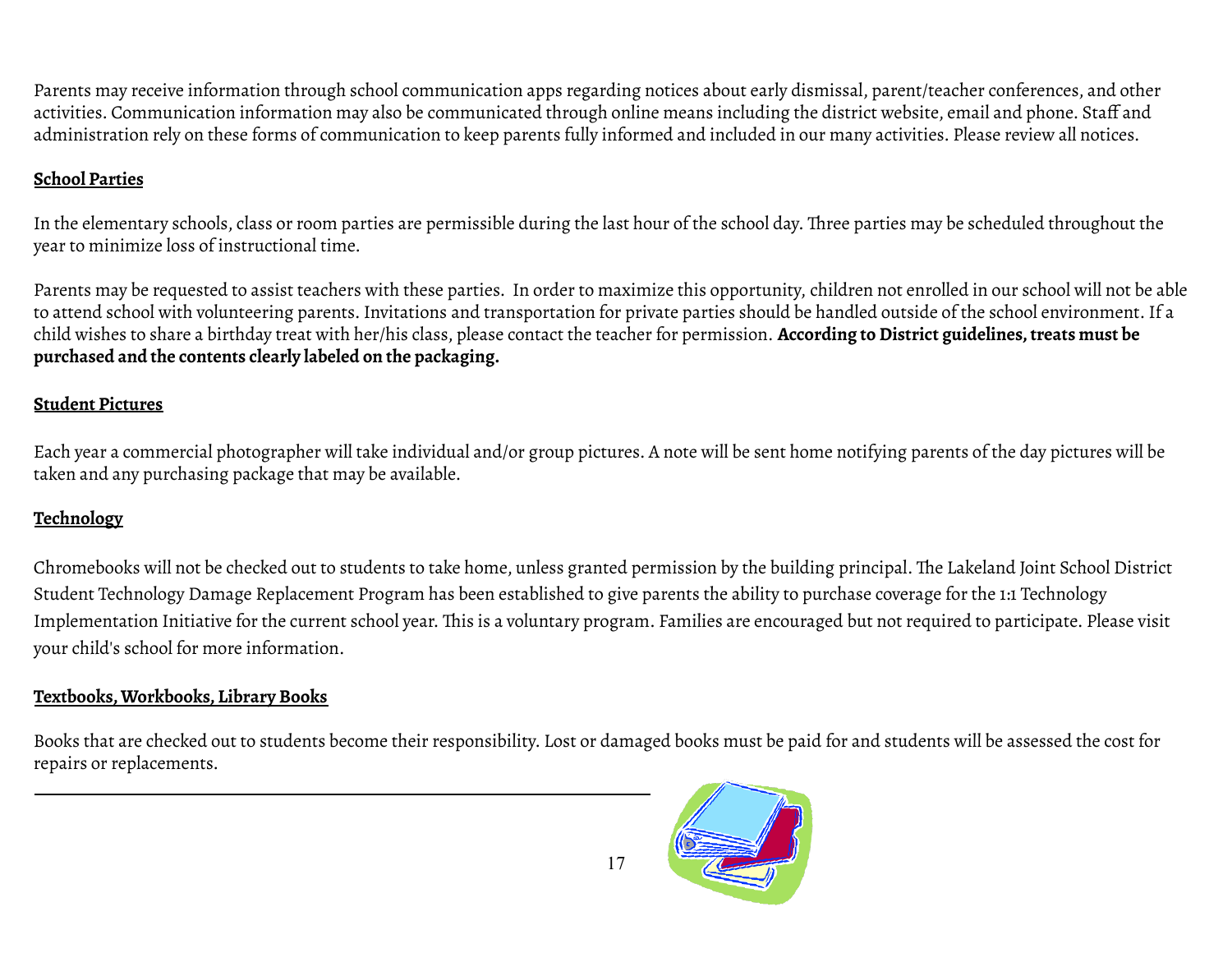## **Telephones and Cell Phones - [Policy](https://resources.finalsite.net/images/v1530247493/lakeland272org/ryu8dejmnqmqllb5zovx/3265-ElectronicCommunicationsDevices.pdf) 3265**

Students are welcome to use the classroom or office phone for matters relating to school. It is not available for social or personal issues. Because of the potential for disruption and/or distraction, electronic devices including cell phones are not to be used on school campuses and should be turned off and stored in backpacks during the school day. The photo options on cell phones are not to be used at school. The school is not responsible for lost or stolen cell phones.

## **Toys of Violence**

We ask that **NO** toy weapons be brought to school for any reason. This includes not bringing them for show and tell.

## **Visitors - [Policy](https://resources.finalsite.net/images/v1530248295/lakeland272org/f6urvtw4rqg8sumqiny7/4140-VisitorsinSchools.pdf) 4140**

Parents are always welcome to visit school. We ask that you contact the principal and classroom teacher in advance. For the security of students, **all visitors** are asked to sign in and out at the main office. A visitor's pass will be given to every visitor to wear while at our school. A government issued picture I.D. (Driver's License) will be required for processing before being admitted into areas of the school where children are present. Students are not allowed to have other children visit them during the school day.

## **Volunteers - [Policy](https://resources.finalsite.net/images/v1530248824/lakeland272org/y17seb3inpafudusf9mn/4600-VolunteerAssistance.pdf) 4600**

Our school welcomes volunteers. They enhance our programs and are a valuable resource. We need volunteers to help in the library, office, classrooms, and to work on special projects and activities. If you are interested in volunteering, please contact your child's teacher. When you volunteer, please sign in at the school office. The same identification procedure used for visitors will be utilized for all volunteers. You will be provided with a pass that must be worn for proper identification. In order to maximize this opportunity, preschool children will **not** be able to attend school with volunteering parents. **STUDENT BEHAVIOR GUIDELINES**

## **Code of Conduct- [Policy](https://resources.finalsite.net/images/v1626195216/lakeland272org/zrrlpdmvaalrnmyddvht/3280-EqualEducationNondiscriminationandSexEquity.pdf) 3280**

In light of Lakeland's philosophy and objectives, the District's code of conduct shall be fair, consistent, nondiscriminatory, and protective of student rights and responsibilities. Lakeland Joint School District #272 does not discriminate or deny services on the basis of age, race, religion, color, national origin, sex, and/or disability.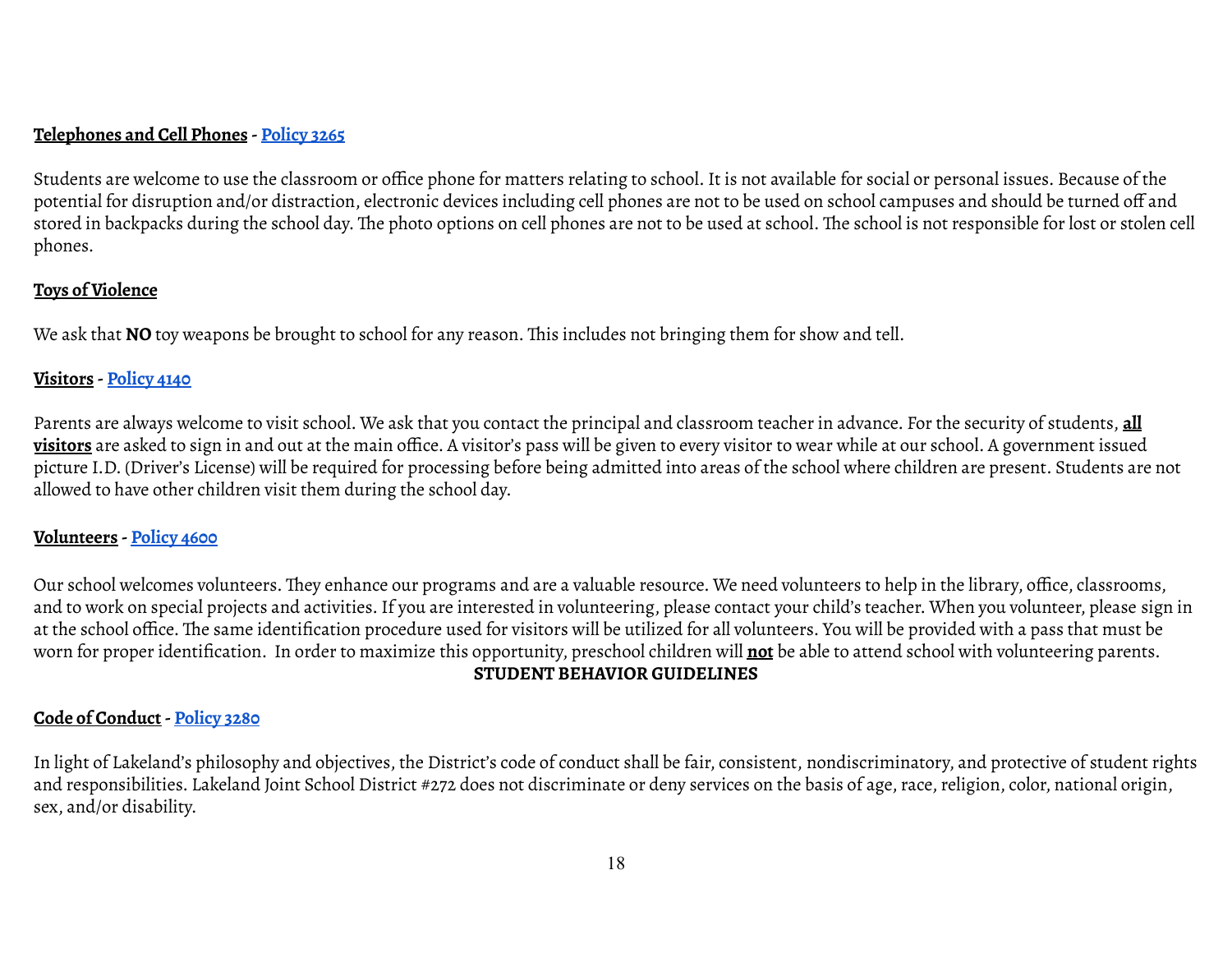In order to meet the varied needs of elementary and secondary schools within the Lakeland School District, the Board of Trustees recognize the need for the individual rules and regulations that will supplement the Board's policies. School and classroom disciplinary rules shall have the force of policy when appropriately applied.

While on school property or under the supervision of school authorities, students shall be subject to the direction of school officials and shall at all times be subject to the rules, regulations, and policies of the District, along with the rules of individual schools and classrooms. Student handbooks may contain a synopsis of school district rules, regulations, and policies. Such policies, verbatim, have been reduced to writing and made available at the building principal's office, the district's website, and district administration office for review by students and/or parents.

## **Chemical and Substance Abuse - [Policy](https://resources.finalsite.net/images/v1619733871/lakeland272org/jr0gqvnubofugg18xt20/3300-DrugFreeSchoolZone.pdf) 3300**

Because the district believes that the use of drugs and alcohol is both illegal and harmful, students are prohibited from drinking, delivery of, or being in the possession of, or under the influence of alcoholic beverages, or being in the possession of, delivery of, or under the influence of drugs as herein defined, or other intoxicants on school property or while under the supervision of school authorities. "Drug" means (1) substances recognized as drugs in the official United States Pharmacopoeia, official Homeopathic Pharmacopoeia of the United States, or official National Formulary, or any supplement to any of them; (2) substances intended for use in the diagnosis, care, mitigation, treatment or prevention of disease in man or animals; (3) substances (other than food) intended to affect the structure of any function of the body of man or animals; and (4) substances intended for use as a component of any article specified in clause (1), (2), or (3), of this subsection. It does not include devices or their components, parts, or accessories. (However, possession of drug paraphernalia may be cause for disciplinary action). A drug shall also include a counterfeit or pseudo drug which shall be defined as any substance which, or the container or labeling of which, without authorization, bears a likeness and is intended by the possessor or deliverer or recipient to represent a drug, whether or not the substance is actually a drug as her-in-above defined.

This policy is progressive for the student's entire school career. Students who violate the drug and alcohol policy may be subject to the following disciplinary actions:

*FirstOffense***:** An out-of-school suspension of up to five days with a parent conference and zeros for the days missed. A report to the Superintendent may result in a show cause hearing and/or recommendation for expulsion:

**Second Offense**: A second offense involves a second event that results in violation of this policy. The first occurrence may have happened previously in a student's school career in this or any School District. Suspended and referred to the Superintendent for a show cause hearing of whether the student should be referred to the Board of Trustees with a recommendation for expulsion.

However, any student who knowingly sells, delivers or otherwise provides drugs as herein defined or other intoxicants to another student at school or while under supervision of school authorities shall be immediately suspended and referred to the Superintendent for a show cause hearing of whether the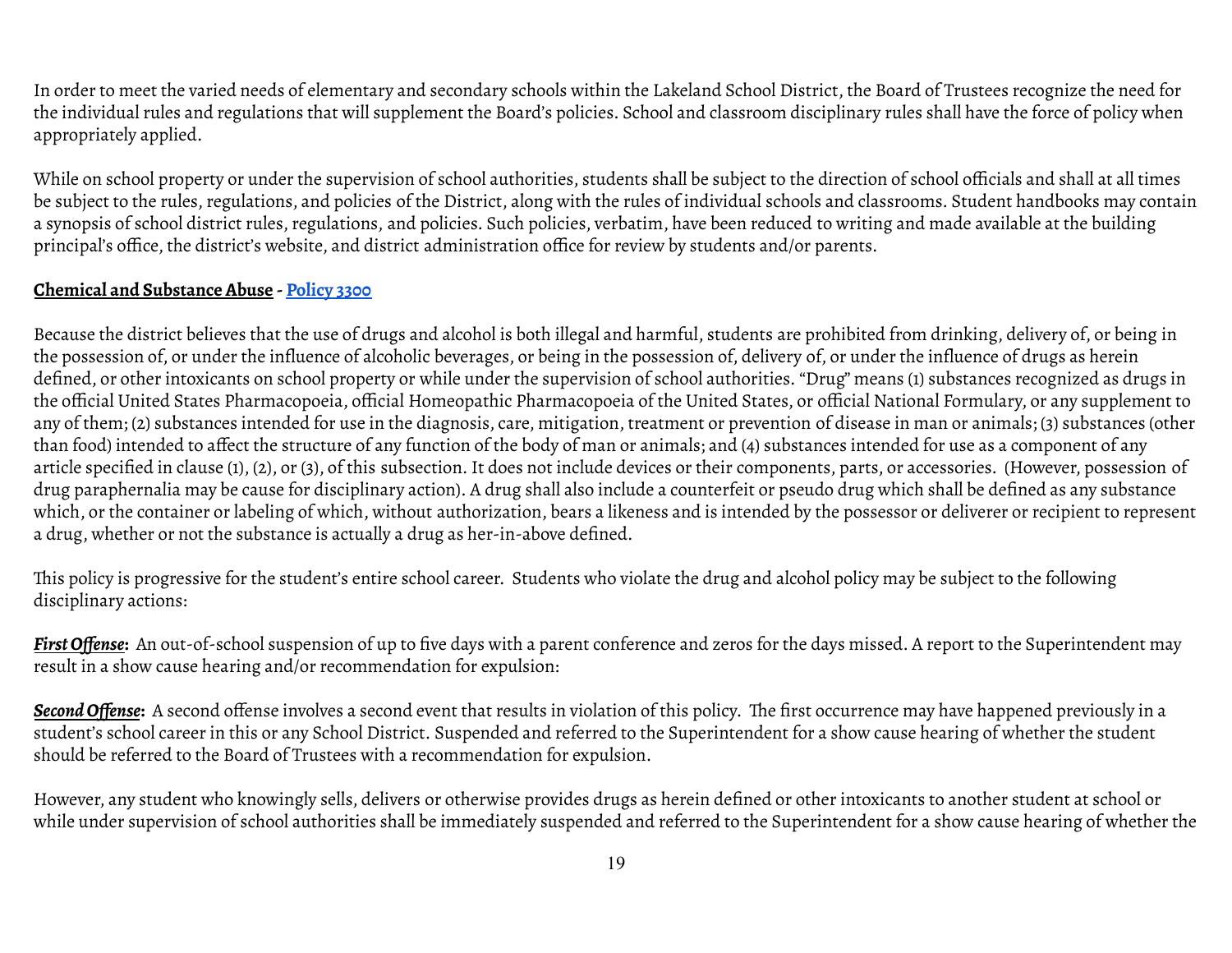student should be referred to the Board of Trustees with a recommendation for expulsion.

In all substance abuse cases where a student is reasonably suspected to be in violation of this policy, (regardless of any previous voluntary disclosure), the appropriate law enforcement officials shall be notified with a request to have a law enforcement evaluation for possible transfer to custody pursuant to Idaho Code 20-516.

Students are prohibited from using tobacco or being in the possession of tobacco products on school grounds or while under the supervision of school authorities. Violations of this policy will be punishable as follows:

- (1) the first offense shall result in a one day in-school-suspension;
- (2) the second offense shall result in a three day out-of-school suspension with a parent conference and zeros for the days missed; and
- (3) the third offense shall result in the student being suspended and referred to the Superintendent for a show cause hearing of whether the student should be referred to the Board of Trustees with a recommendation for expulsion.

## **Damage to Property**

Our district takes pride in its facilities, furniture, equipment, and the materials that we offer our students. Any pupil who shall cut, deface, or otherwise damage any school building or equipment, or who shall be guilty of theft of school district property, shall be liable for disciplinary action and his/her parents or guardians shall be liable for damages to the amount of the injury or theft to be collected by a school district official for the Board of Trustees.

## **Dangerous Items/use and/or possession of: [Policy](https://resources.finalsite.net/images/v1530247494/lakeland272org/s2kx9avyjiqugpdenabo/3330-StudentDiscipline.pdf) 3330**

Guns, ammunition, knives, fireworks, and other dangerous items are not to be brought to school by students.

Any student who brings a weapon as defined by federal law onto school property shall be subject to expulsion from school for a period of not less than one year from the date of initial suspension for such violation.

Teachers and principals are authorized to confiscate such items immediately and take disciplinary action.

It is our hope that inappropriate behaviors will be few, enabling us to focus on the positive, praiseworthy actions of all students.

## **Drug Free Environment- [Policy](https://resources.finalsite.net/images/v1619733871/lakeland272org/jr0gqvnubofugg18xt20/3300-DrugFreeSchoolZone.pdf) 3300**

No tobacco, drugs or alcohol are permitted on school property. This is in compliance with a State Board of Education regulation. Clothing with drug (alcohol and tobacco) advertisements is not permitted to be worn at school.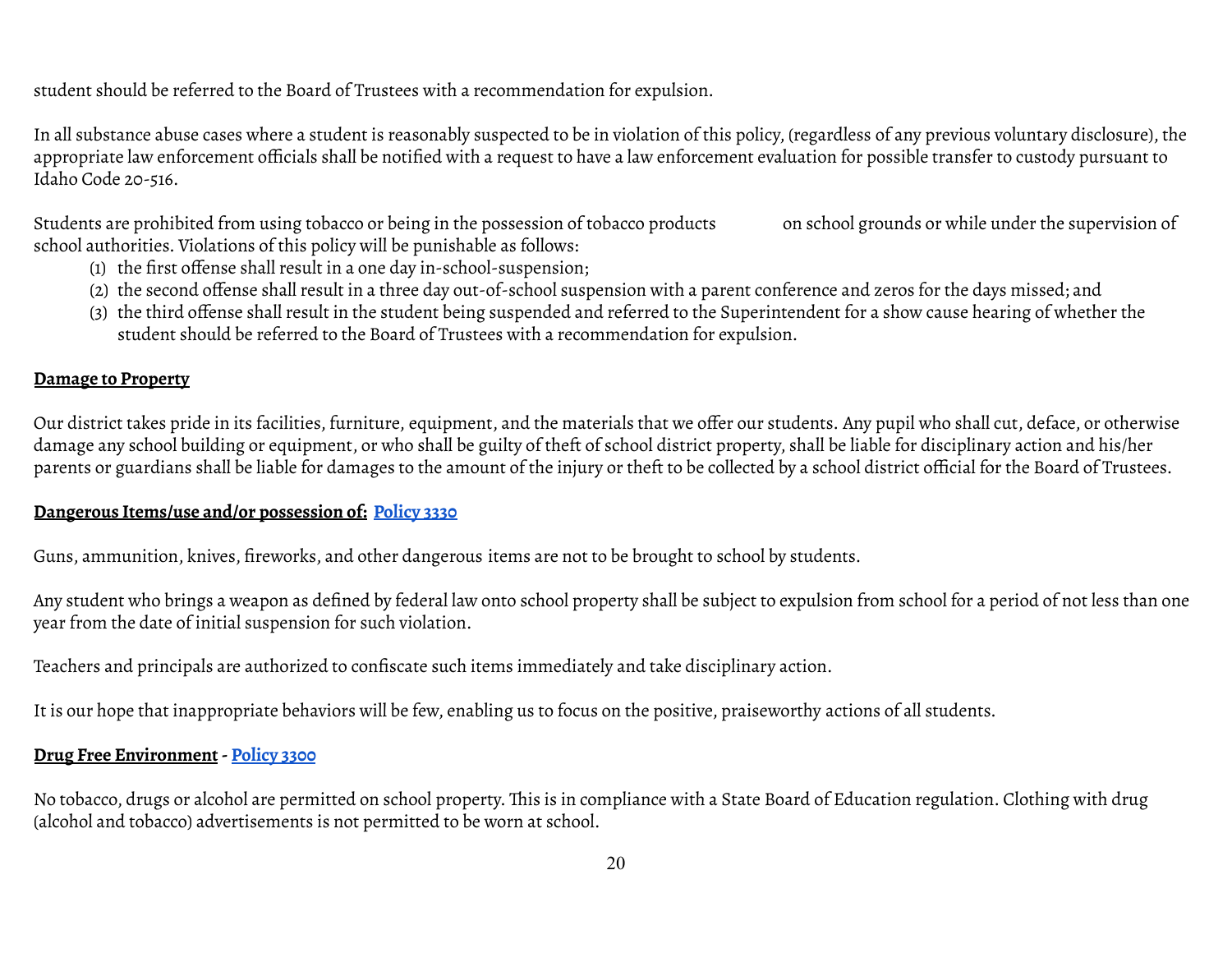## **Expectations**

The Lakeland Elementary Schools' emphasis is on student growth: academic and developmental. We believe all students can behave appropriately while at school. We will allow no students to stop the teacher from teaching or prevent other students from learning.

We believe our emphasis on the rights and safety of all our students will produce a more productive and positive place to learn and grow. To benefit from good discipline, a school must have disciplinary rules: (1) that are known to everyone, (2) that are consistently enforced by all staff, (3) that are clearly understood, and (4) that are supported by parents.

We would like to request that you and your child review this discipline philosophy and the school rules. Thank you for taking the time to read and discuss this information with your child.

All students shall:

- Follow school/classroom rules and directions.
- Be punctual and regular in attendance.
- Complete assignments and use time effectively.
- Respect the rights and property of others.
- Be courteous and polite.
- Practice self-control.
- Work to the best of his/her ability.

## **Freedom of Expression and Assembly**

Student rights and responsibilities shall be based on the following assumptions:

- That the right to attend school is purposeful.
- Students are free to exercise their constitutionally protected rights but shall not infringe upon the rights of others.
- Fair treatment and due process, where appropriate, shall be guaranteed to all students.
- Students shall be encouraged to exercise their rights and responsibilities by being an active member of the school.
- Students shall have the right to equality of educational opportunity regardless of race, creed, or sex.
- The effective development of a climate for learning requires understanding and good faith on the part of all concerned.

The Board of Trustees and the school administration believe that genuine student involvement in educational programs requires responsible student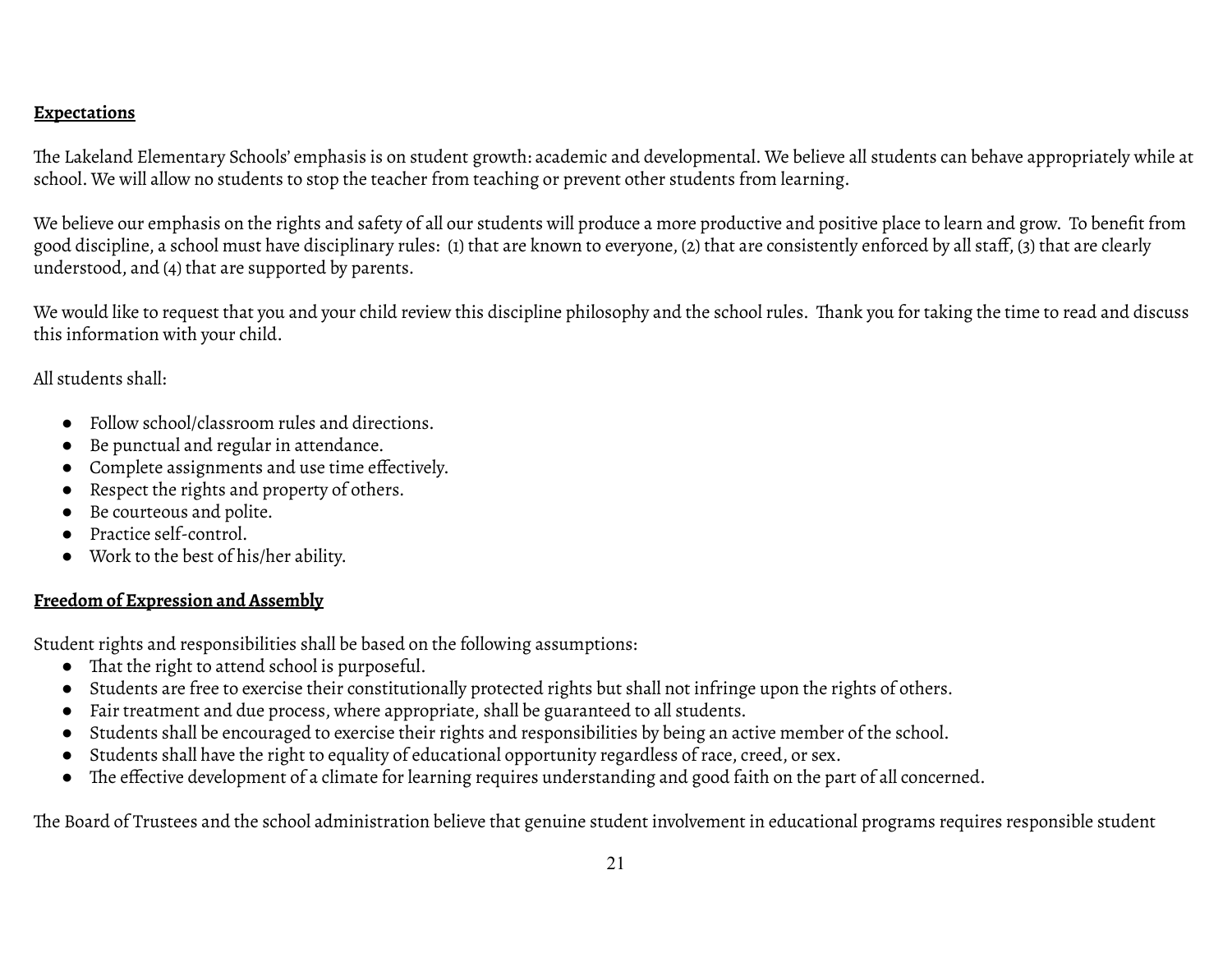action. Students shall be expected to act with respect for school regulations, concerns for others, and personal dignity. Students are encouraged to express their beliefs and feelings but not in a manner that is disruptive or degrading to others.

## **Hazing, Harassment,Intimidation,Bullying and Cyberbullying - [Policy](https://resources.finalsite.net/images/v1626196399/lakeland272org/lmg3p78ne6hsgkgjlucp/3295-HazingHarassmentIntimidationBullyingCyberBullying.pdf) 3295**

The Board of Trustees is committed to providing a positive and productive learning and working environment. Hazing, harassment, intimidation, cyber bullying, or bullying by students or third parties is strictly prohibited and shall not be tolerated in the District. This includes actions on school grounds, school property, school buses, at school bus stops, at school sponsored events and activities, and through the use of electronic technology or electronic communication equipment on school computers, networks, forums, or mailing lists and actions at locations outside of those listed above that can be reasonably expected to materially and substantially interfere with or disrupt the educational environment of the school or impinge on the rights of other students at school.

The Board expects all students to treat each other with civility and respect and not to engage in behavior that is harmful to another student or the property of another student. The Board expects students to conduct themselves in keeping with their level of maturity, with a proper regard for the rights and welfare of other students, for school personnel, and for the educational purpose underlying all school activities. Discipline Students whose behavior is found to be in violation of this policy will be subject to discipline and graduated consequences, up to and including expulsion consistent with the Board's policy on student discipline.

Third parties whose behavior is found to be in violation of this policy shall be subject to appropriate sanctions as determined and imposed by the Superintendent or Board. Students or third parties may also be referred to law enforcement officials. Notification Information on the District's bullying policy and relevant procedures shall be provided in writing at the beginning of each school year to school personnel, parents, and students in the District and included in student handbooks. Information provided to students shall be provided in a manner appropriate to the student's age, grade, and level of academic achievement.

The Superintendent is directed to develop administrative procedures to implement this policy. Procedures shall include descriptions of prohibited conduct, reporting and investigative procedures, rules for disciplining students who violate this policy, and provisions to ensure notice of this policy is provided to students, teachers, and third parties. The District shall annually report bullying incidents to, and in the manner and on the form provided by, the State Department of Education.

#### Definitions

1. **"Third parties"**include, but are not limited to, coaches, school volunteers, parents, school visitors, service contractors or others engaged in District business, such as employees of businesses or organizations participating in cooperative work programs with the District and others not directly subject to District control at inter-district and intra-district athletic competitions or other school events.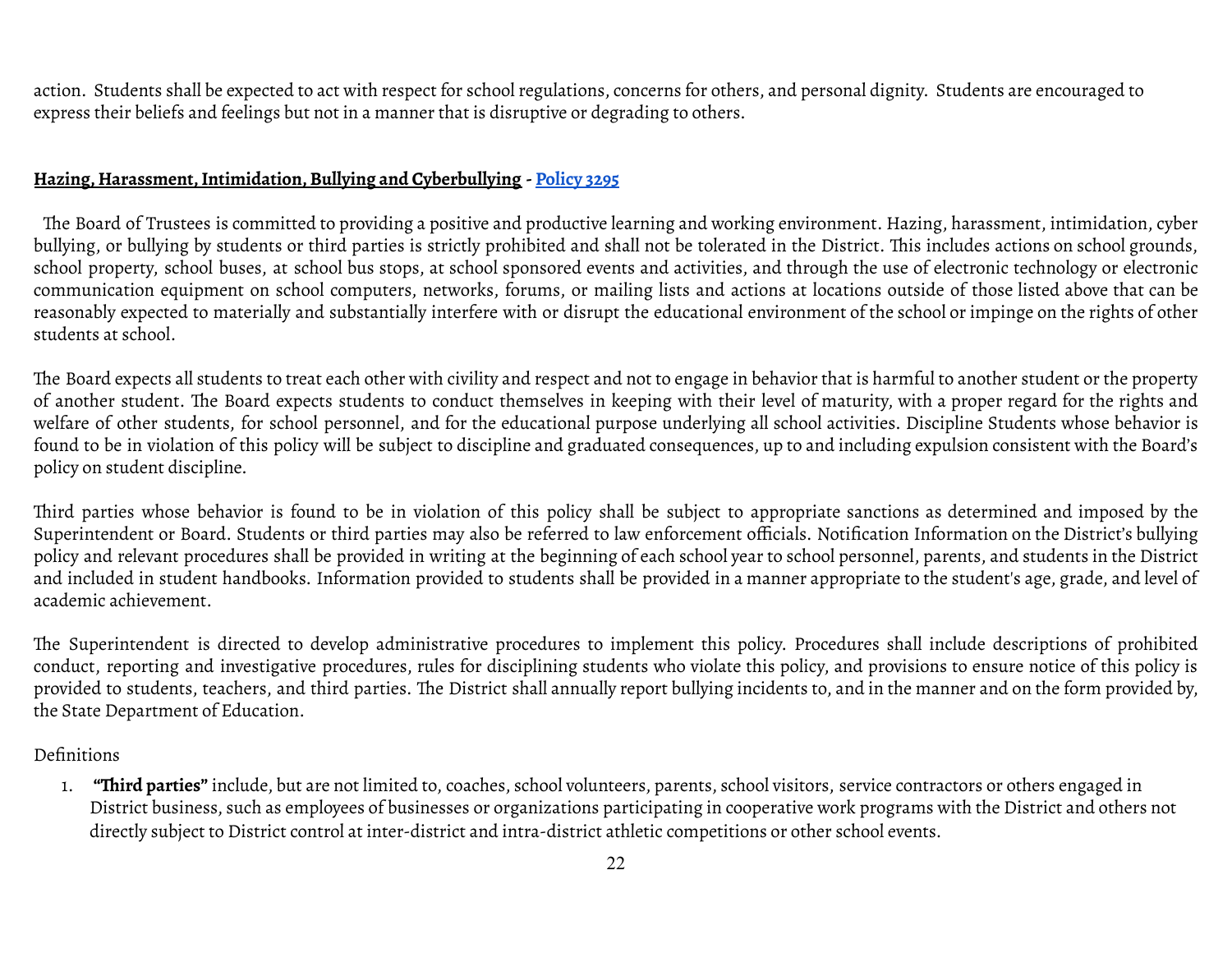- 2. **"District"**includes District facilities, District property, buses, electronic technology or electronic communication equipment on District computers, networks, or forums and non- District property if the student or employee is at any District-sponsored, District-approved or District-related activity or function, such as field trips or athletic events where students are under the control of the District or where the employee is engaged in District business.
- 3. **"Hazing"**includes, but is not limited to, any act that recklessly or intentionally endangers the mental health, physical health, or safety of a student for the purpose of initiation or as a condition or precondition of attaining membership in, or affiliation with, any District- sponsored activity or grade level attainment, such as forced consumption of any drink, alcoholic beverage, drug, or controlled substance, forced exposure to the elements, forced prolonged exclusion from social contact, sleep deprivation or any other forced activity that could adversely affect the mental or physical health or safety of a student; requires, encourages, authorizes, or permits another to be subject to wearing or carrying any obscene or physically burdensome article, assignment of pranks to be performed or other such activities intended to degrade or humiliate.
- 4. **"Harassment"**includes, but is not limited to, any act which subjects an individual or group to unwanted, abusive behavior of a nonverbal, verbal, written, electronic, or physical nature on the basis of an actual or perceived characteristic, including but not limited to age, race, religion, color, national origin, disability, gender, gender identity and expression, sexual orientation, physical characteristic, cultural background, socioeconomic status, geographic location, familial status, or weight.
- 5. **"Harassment, intimidation, or bullying"** means any act that substantially interferes with or disrupts the educational environment or impinges on the rights of other students at school, a student's opportunities or performance, that takes place on or immediately adjacent to school grounds, school property, at any school-sponsored activity, on school-provided transportation or at any official school bus stop, and that has the effect of:
	- a. Harming a student or damaging a student's property;
	- b. Knowingly placing a student in reasonable fear of harm to the student or damage to the student's property; or
	- c. Is sufficiently severe, persistent, or pervasive so that it creates an intimidating, threatening, abusive, or hostile educational environment.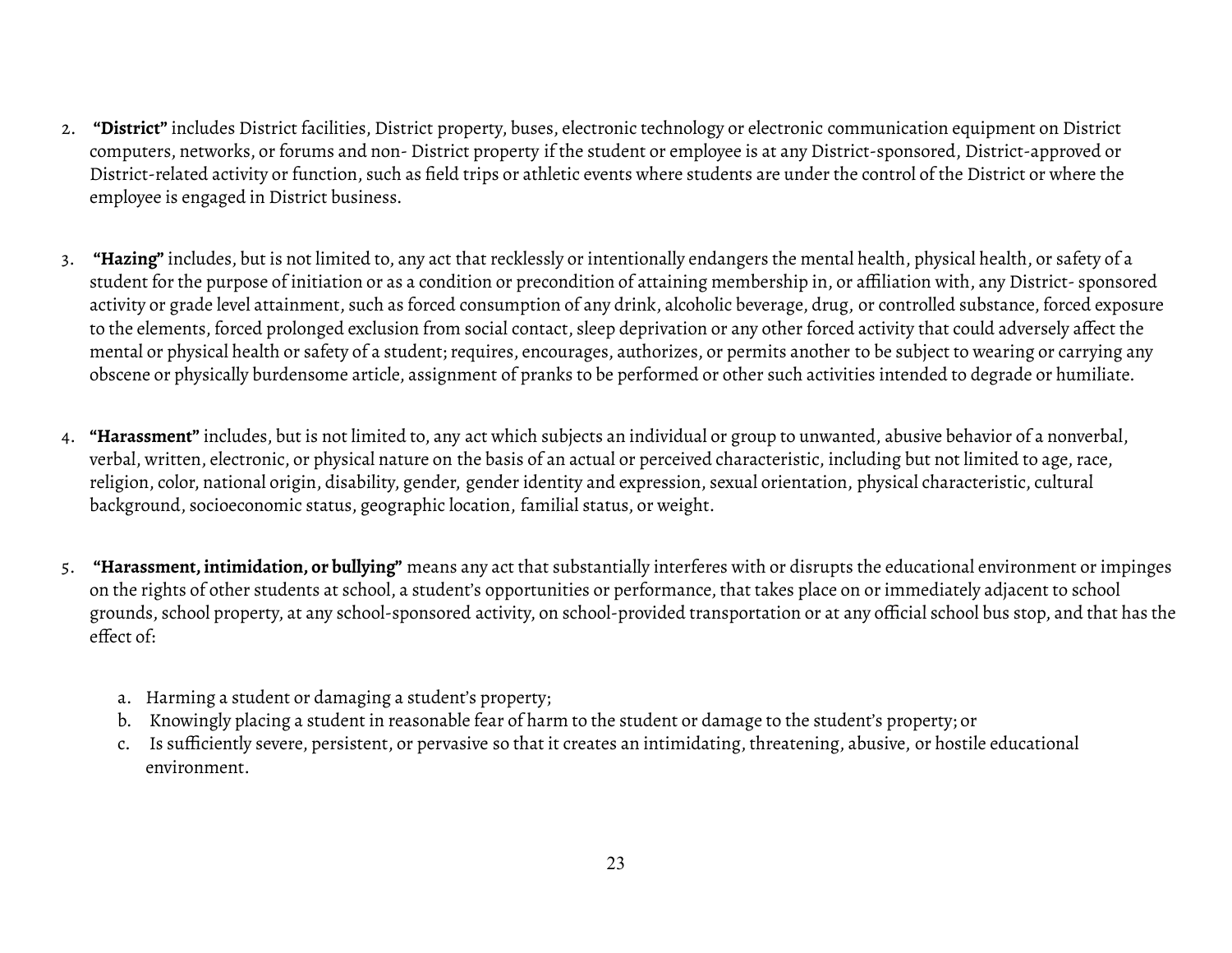- 6. **"Cyberbullying"**includes, but is not limited to the following misuses of technology: harassing, teasing, intimidating, threatening, or terrorizing another person by sending or posting inappropriate and hurtful e-mail messages, instant messages, text messages, digital pictures or images, or website postings, including blogs through the District's computer network and the internet, whether accessed on campus or off campus, during or after school hours or through any private electronic device done when the student is present at school.In the situation that cyber bullying originated from a non-school computer, but has been brought to the attention of school officials, any disciplinary actions shall be based on whether the conduct is determined to be reasonably expected to materially and substantially interfere with or disrupt educational environment of the school or impinge on the rights of other students at school and/or in violation of District policy or state law. The Administration shall, at their discretion, contact local law enforcement.
- 7. **"Intimidation"**includes, but is not limited to, any threat or act intended to tamper, substantially damage or interfere with another's property, cause substantial inconvenience, subject another to offensive physical contact or inflict serious physical injury on the basis of race, color, religion, national origin, gender identity and expression, or sexual orientation.

## **Procedural Due Process**

A student's right to fair treatment and due process shall be safeguarded through a consistently applied practice of informing the student of any alleged rule violation and the evidence against him or her (notice), and by allowing the student an opportunity to explain his or her version of the facts (hearing) before deciding on or imposing any punishment.

Upon request the hearing process may be extended to a "higher authority". The normal channel for hearing complaints or concerns regarding student discipline shall be from Student to Teacher to Principal to Superintendent to School Board. Neither the Board as a whole nor any individual member will entertain or consider communications or complaints from students or parents until they have first been referred to the building principal or Superintendent of Schools.

## **Registered Sex Offenders - [Policy](https://resources.finalsite.net/images/v1530248704/lakeland272org/i1lxwjhmpskj7jwatrv4/4420-SexOffenders.pdf) 4420**

The Lakeland Joint School District recognizes the danger sex offenders pose to student safety. Therefore, to protect students while they travel to and from school, attend school or at school-related activities, the District is implementing this policy. In addition, software that scans all available state sex offender registries is on-site at elementary and junior high schools. This requires visitors to have state or federal issued identification.

State law prohibits a person who is currently registered or is required to register under the sex offender registration act to: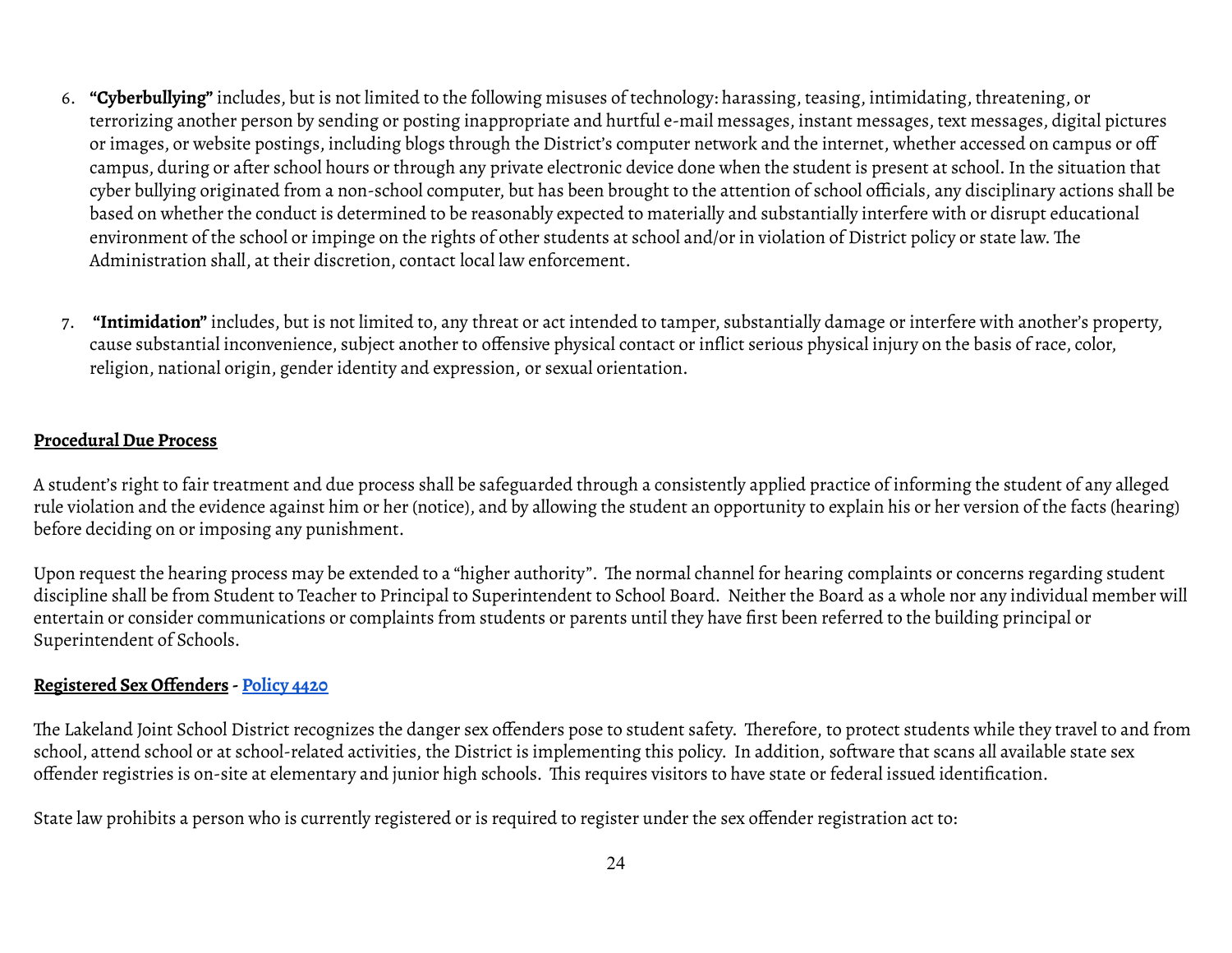- 1. Be on or remain on the premises of a school building or school grounds when the person believes children under the age of eighteen (18) years are present.
- 2. Loiter on a public way within five hundred (500) feet of school grounds or a school building when children under the age of eighteen (18) years are present.
- 3. Be in any vehicle owned, leased or contracted by a school to transport students to or from school or school-related activities when children under the age of eighteen (18) years are present in the vehicle.
- 4. Reside within five hundred (500) feet of a school, unless the person's residence was established prior to July 1, 2006.

Provided, however, section numbers 1 and 2 immediately above shall not apply when the person:

- A. Is a student in attendance at the school; or
- B. Is attending an academic conference with school officials as a parent or legal guardian of a child who is enrolled in the school and is participating in the conference; or
- C. Is attending a scheduled school event with school officials as a parent or legal guardian of a child who is enrolled in the school and is participating in the school event; or
- D. Resides at a state licensed or certified facility for incarceration, health care or convalescent care; or
- E. Is picking up a child or children or dropping off a child or children and the person is the child or children's parent or legal guardian; or
- F. Is temporarily on school grounds, during school hours, for the purposes of making a delivery involving mail, food or other necessary delivery.

## **Process**

Whenever possible all visitors or patrons entering a school campus must produce an ID to be scanned. This includes all deliveries during school hours. Appropriate software will compare the ID with state sexual offender registries. If alerted a registered sex offender will not be allowed in the building unless accompanied by an administrator.

A student attending school that is a registered sex offender will not be allowed to attend or participate in after hour school activities unless approved by the school administration.

A parent or legal guardian that is a registered sex offender will not be allowed on school property unless attending an academic conference or school event, in which their child is participating, or they are transporting their child to and from school, and then only after notifying the school principal and receiving permission.

Normally, a delivery person that is a registered sexual offender will not be allowed on school property. In exceptional circumstances, they must be accompanied by school personnel.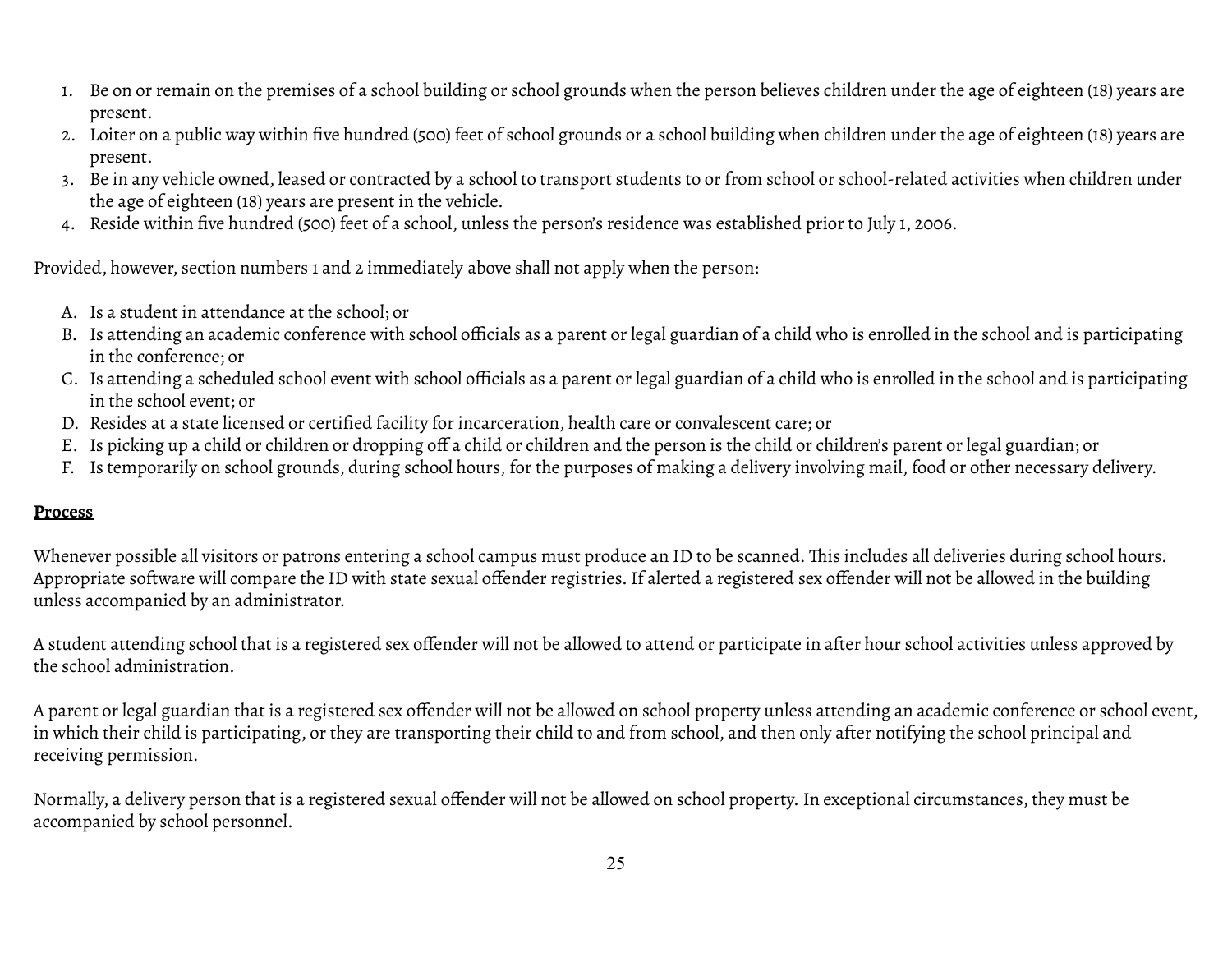If a sex offender violates this policy, school officials shall immediately contact law enforcement.

## **Restraint- [Policy](https://resources.finalsite.net/images/v1530247494/lakeland272org/kphdjavca8wx91bznfof/3345-UseofRestraintSeclusionandAversiveTechniquesforStudents.pdf) 3345**

As a part of the emergency procedures in place in our schools, any student who poses an imminent risk of injury to him/herself or others may be physically restrained and/or placed in seclusion by school staff in accordance with School Board policies. These could occur along with other emergency actions such as calling the police. As soon as possible after any such incident the parents or guardian will be informed when any of these actions have occurred.

## **Rocks, Snow,Ice,Woodchips**

Throwing rocks, snow, ice or wood chips will not be tolerated. The potential for serious injury is great. Severe consequences will result.

## **Search and Seizure - [Policy](https://resources.finalsite.net/images/v1530247495/lakeland272org/c5rnm0a4oqjgkst8zrz8/3370-SearchesandSeizure.pdf) 3370**

In order to maintain discipline and safety for all students or when there is reason to believe that a student may be engaged in an illegal activity, school officials may search a student's person, or any and all areas under his/her immediate control on the school grounds. School lockers, books, equipment, or other items belonging to the school shall be considered on loan to a student and school officials shall have the right to inspect such items at any time. Any dangerous items or illegal material found in the possession of or subject to the immediate control of a student may be confiscated. Other appropriate disciplinary measures may also follow including referral to appropriate law enforcement officials.

## **Severe Inappropriate Behavior - [Policy](https://resources.finalsite.net/images/v1530247494/lakeland272org/s2kx9avyjiqugpdenabo/3330-StudentDiscipline.pdf) 3330**

Any severe inappropriate behavior such as the following will be subject to progressive disciplinary action:

- A. Disrespect to adults refusing to cooperate, swearing, using inappropriate language, talking back, harassment, or;
- B. Hurting someone else fighting, punching, throwing objects (including snow, ice, rocks and wood chips) or;
- C. Destroying school property, destroying property of others, or;
- D. Illegal activity (i.e. alcohol or drug possession, theft, use and/or possession of dangerous items) or;
- E. Threatening the safety of others or;
- F. Bringing harmful objects to school (i.e. pocket knives, bullets, laser pointers) will not be tolerated and will result in the offender receiving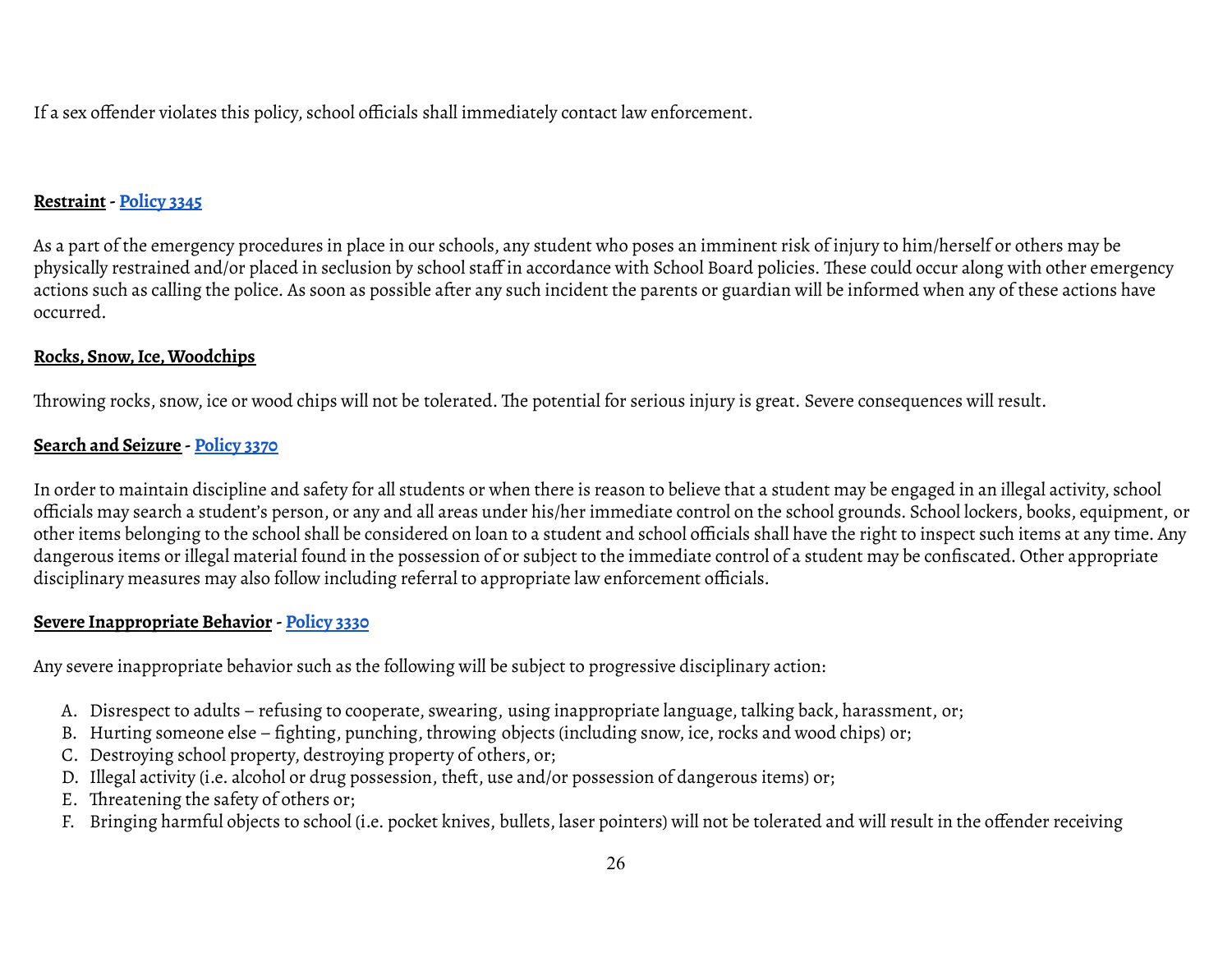consequences.If the activity is illegal, a police officer may be called to come for the child. If property is abused or destroyed,restitution will be expected.In all cases of severe inappropriate behavior, parents will be notified and will be asked to work with the school to help the child make an acceptable, responsible behavior choice.

G. Initiations/Hazing/Threats of students are strictly prohibited.

## **Suspension and Expulsion - [Policy](https://resources.finalsite.net/images/v1530247495/lakeland272org/i4zc5bzpliiauixnbytu/3340-CorrectiveActionsandPunishment.pdf) 3340**

Suspension is the temporary removal of a student from school when circumstances are such that he/she can no longer be kept in school without risk of detriment to the educational program, to himself, to others, or to public property. The primary purposes of suspension are to give the student, his parents, and the school the time needed for resolving a problem and the protection of life and property. The parents must be notified of each suspension. If suspension occurs during school hours, contact with the parent should be made before the student leaves the school grounds.

When a student refuses or fails to submit to reasonable and ordinary rules of order and discipline in such a way that his/her continued attendance may be expected to interfere with the educational program or the safety or welfare of school personnel or other students, such student may be suspended for up to five (5) school days according to suspension procedures as authorized by law.

Expulsion is the removal of a child from enrollment in the District schools by the Board of Trustees.

When deemed appropriate, the principal shall make a recommendation for expulsion in writing to the Superintendent of Schools. This recommendation shall be documented by a history of the student's general behavior, all previous suspensions, if any, a chronological account of the unacceptable behavior, plus the academic and attendance history of the pupil.

If after a study of the case by the Superintendent of Schools it is deemed advisable to expel the student, the Superintendent shall present the study and recommendations to the Board of Trustees for action. Any expulsion hearing that is set before the Board of Trustees shall be conducted in a manner consistent with the procedures outlined in Idaho Code 33-205. (Denial of School Attendance), as now in effect or hereafter amended.

## **Teachers'Authority**

Students are required to comply with the regulations of the school, pursue the prescribed course of study, and submit to the teachers' authority. Willful disobedience, open defiance of the teachers' authority, or the use of profane or obscene language are sufficient cause for appropriate disciplinary action.

All students while on the premises of any school, riding any school conveyance, or attending any school sponsored activity shall be responsible to and under the authority of any employee of the school district and shall immediately respond to any reasonable request of said employee.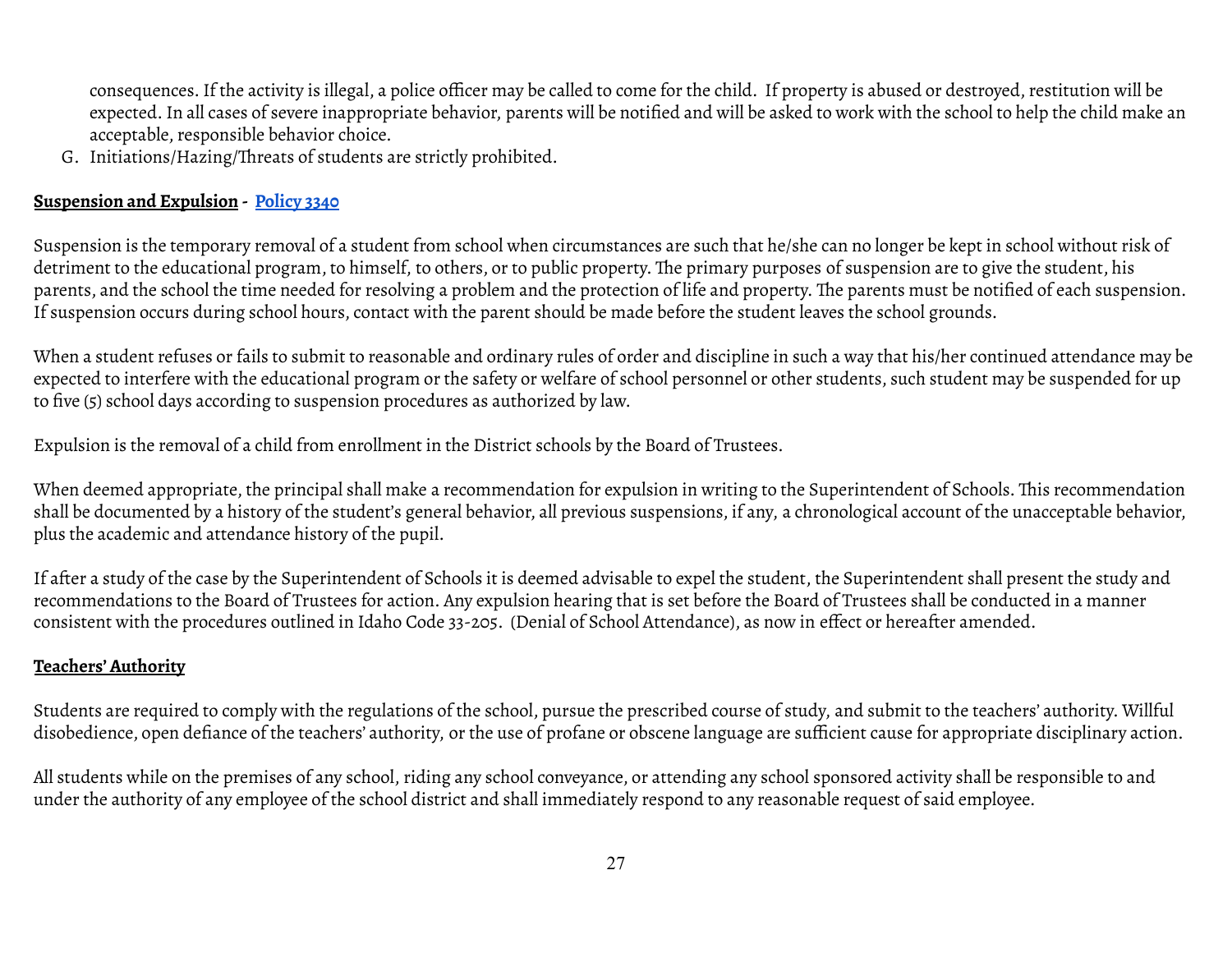#### **Guest Teachers'Authority**

Guest teachers are employees of the district and should be treated with respect. Students should submit to a guest teacher's authority and direction.

## **Threats of Violence on School Property - [Policy](https://resources.finalsite.net/images/v1530247494/lakeland272org/s2kx9avyjiqugpdenabo/3330-StudentDiscipline.pdf) 3330**

Lakeland Jt. School District recognizes the stress and disruption to the educational process that is caused by the threat of violence. To protect students and staff and to maintain a safe and productive educational setting this policy is being implemented.

Any person, including a student, is prohibited from threatening, by word or action, to use a firearm or other dangerous weapon to do violence to any other person on school grounds. The threat would be a statement or act intending to communicate a serious expression of intent to commit unlawful violence on school grounds.

An individual that makes such a threat will be subject to appropriate disciplinary action which may include: reporting to legal authorities and limiting access to school property. Students may receive the same punishment and/or additional school based discipline, up to, and including suspension/expulsion.

## **SCHOOL BUS GUIDELINES**

## **[Policy](https://resources.finalsite.net/images/v1530251305/lakeland272org/pc1ro9mktcxw08lwrbik/8140-StudentConductonBuses.pdf) 8140**

*Safety* is the number one concern. Every student shall be responsible for the safety of self and others. Behavior which may cause harm to other students or which results in an unnecessary distraction for the driver shall be deemed sufficient cause for restrictive consequences up to and including expulsion from the bus. Violation of any of the following rules shall result in appropriate disciplinary measures.

- 1. While riding, students shall keep all parts of the body and any personal objects inside thebus.
- 2. Students shall not use profanity or obscene language or gestures or cause excessive noise.
- 3. Students shall avoid "horseplay" at all times by keeping hands, feet, books, or other objects to one's self.
- 4. Students shall not use or be in possession of tobacco, alcohol, or drugs.
- 5. Students shall not throw objects on, from, or into the bus nor litter on the bus.
- 6. No hazardous materials, weapons, laser pointers, dangerous objects, or animals may be brought onto a bus.
- 7. Students shall not eat or drink on the bus while riding to and from school routes.
- 8. Students shall not abuse fellow students or their property nor vandalize school property.
- 9. Students must promptly respond to a driver's request or direction.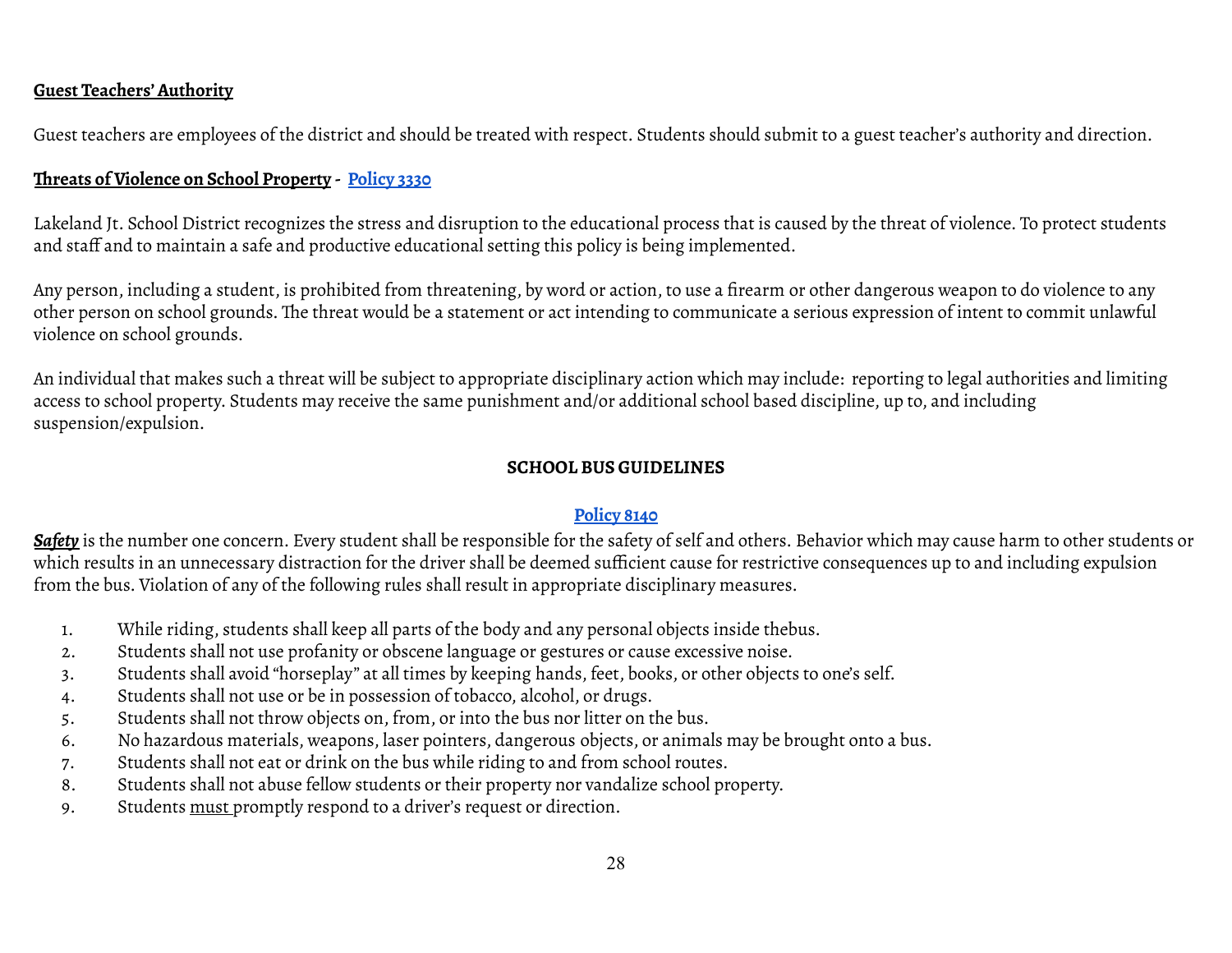*Riding aDifferentBus:* Students will not be permitted to ride a bus on which they are not regularly assigned unless parents obtain prior approval from the principal and the transportation supervisor. Without permission, students will be required to go home as usual. Busing is not provided for students for personal business (i.e. scouts, birthday parties, spending the night with friends, etc.).

*Removing a StudentfromtheBus:* The bus driver **WILL NOT** release any student from the bus without authorization from the office. Parents must get a bus pass from the office to present to the driver.

## *ItisUnlawfulto:*

- Enter a school bus with the intent to commit a crime
- Enter a school bus and disrupt or interfere with the driver
- Refuse to disembark after ordered to do so (18-1522; 18-113, Idaho Code)

Kindergarten and young elementary children will not be allowed to exit at isolated stops without a parent, guardian, or pre-approved adult present. Drivers are instructed to return the child to school or the transportation office if a parent, guardian, or pre-approved adult is not present at the stop.

## **School Safety**

## **Accidents**

Students should report to the office or teacher any accidents occurring from the time the child leaves home in the morning until he/she returns in the afternoon. In case of the necessity of a doctor visit due to an accident at school, parents should notify the school office**. Please be sure to complete the** emergency contact information at registration and update as needed so we know whom to contact in case of an emergency.

## **Emergency Procedures - [Policy](https://resources.finalsite.net/images/v1530251633/lakeland272org/kcxunozwrwd2nswpvulr/8300-EmergencyandDisasterPreparedness.pdf) 8300**

Students and staff will practice emergency procedures for dealing with fire, earthquake, local disasters, and intruders.

Please note that in the case of an emergency, students shall only be signed out and released to parents or other authorized persons.

## **Insurance and StudentInjuries - [Policy](https://resources.finalsite.net/images/v1530248039/lakeland272org/wi4ejtvevjqaslvvjrhj/3540-EmergencyTreatment.pdf) 3540**

Even with the greatest precautions and the closest supervision, accidents can and do happen at school. They are a fact of life and a part of the growing-up process our children go through.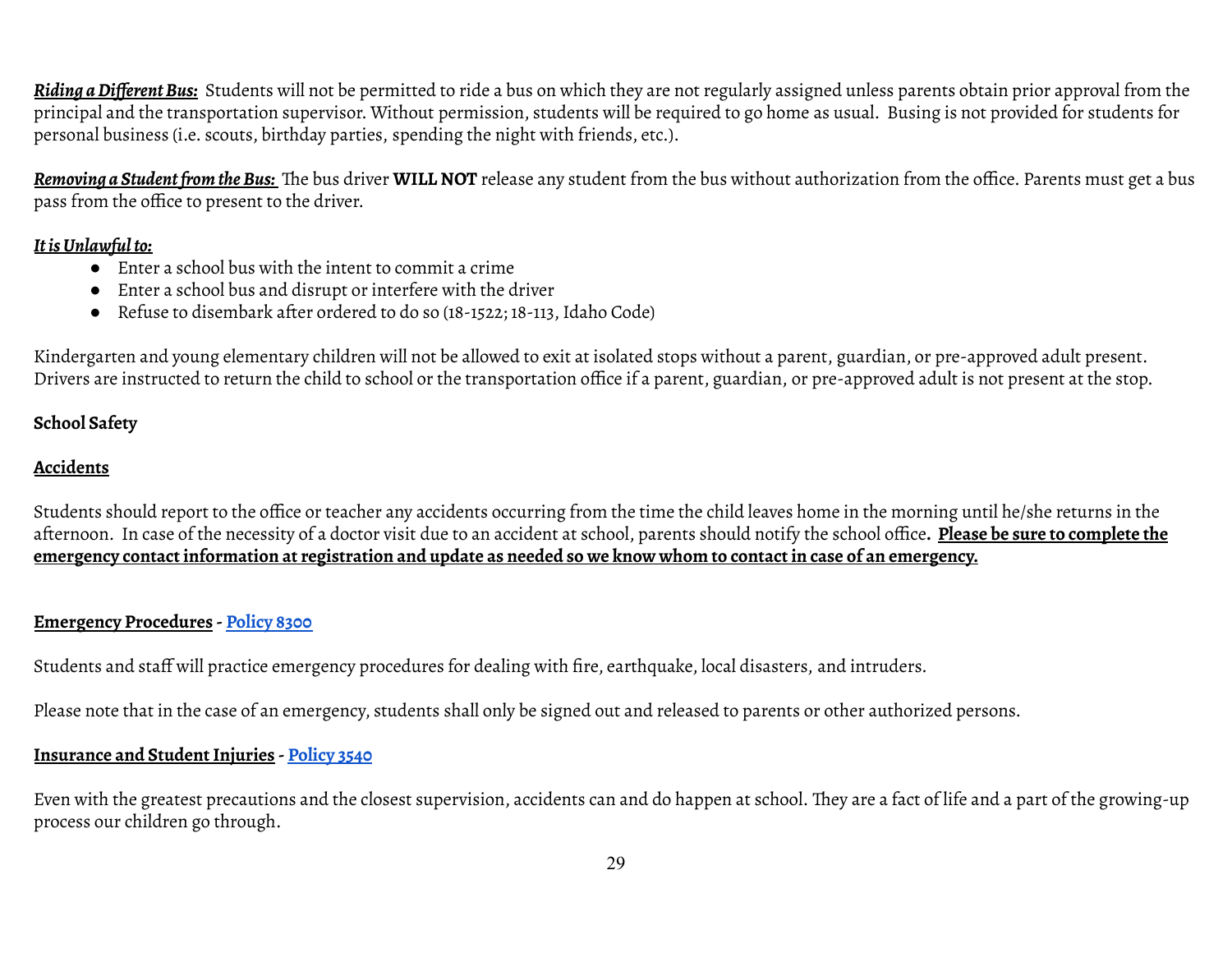Parents need to be aware of this and be prepared for possible medical expenses that may arise should their child be injured at school.

The school district does not provide medical insurance to automatically pay for medical expenses when students are injured at school. This is the responsibility of the parents or legal guardians. The district carries only legal liability insurance.

The district does make student medical insurance available to families for their individual purchase. Brochures outlining the coverage and premiums are handed out at the beginning of the school year, and are available at the school office.

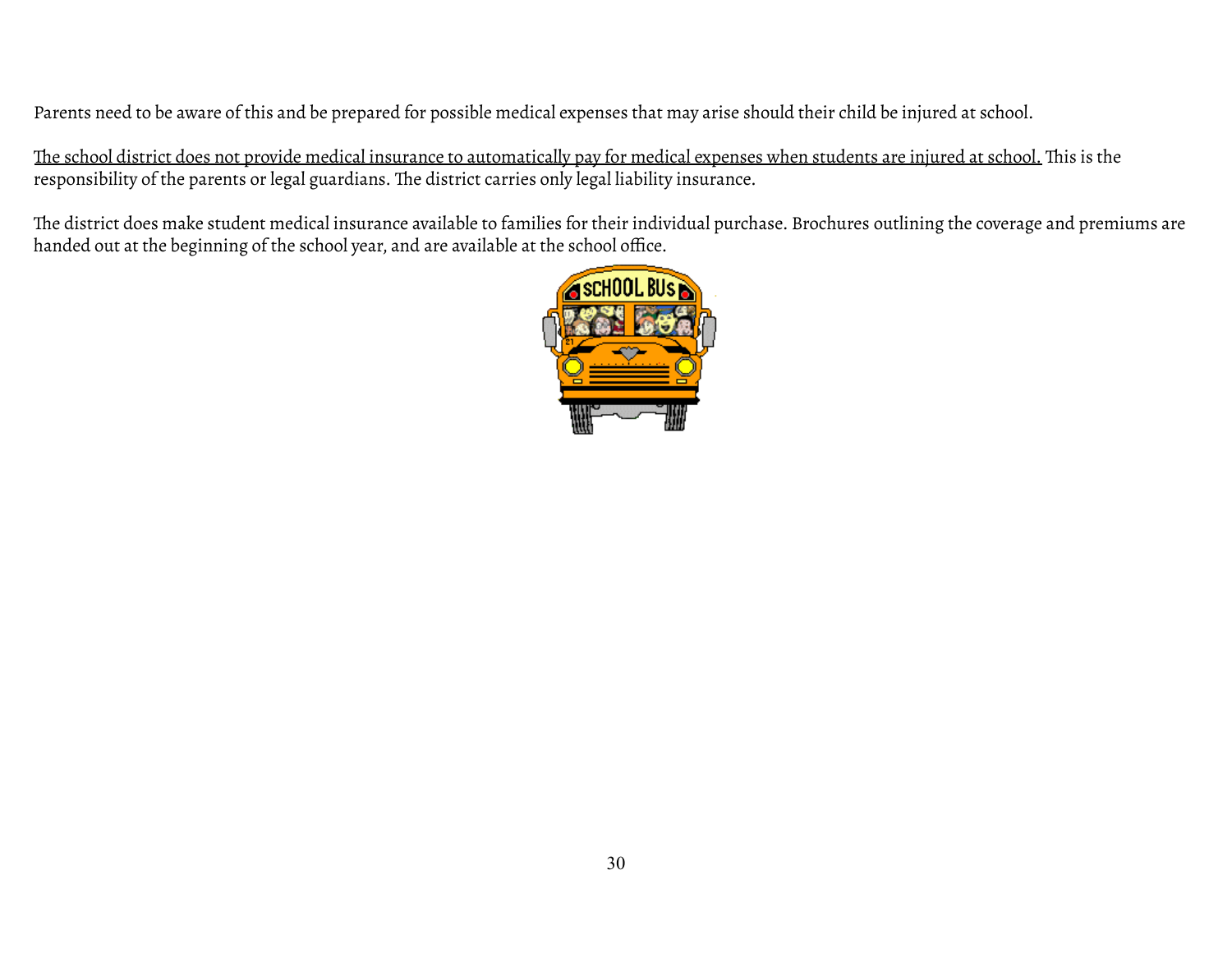

## **[2021-2022 District Calendar](https://resources.finalsite.net/images/v1621279986/lakeland272org/qql8su3uljgfsk8qhzee/DRAFT2021-22CALENDAR-Sheet13.pdf) This Calendar is Subject to Change**

November 10, 11 November 29 School Resumes January 3 School Resumes April 4 School Resumes

September 6 Labor Day - No School September 7 First Day of School September 30 Curriculum Day - No School for Students October 1 Curriculum Day - No School for Students November 5 End of Quarter - Teacher Workday - No School for Students  $K-6<sup>th</sup>$  Evening Parent/Teacher Conferences – School In Session November 22-26 Thanksgiving Break - No School Dec 20-January 2 Christmas Break - No School January 17 Martin Luther King Jr. Day - No School January 28 End of Quarter - Teacher Workday - No School for Students February 21 Presidents' Day - No School March 10 Student Lead Conferences for Elementary – No School for Students March 25 End of Quarter - Teacher Workday - No School for Students Mar  $28 -$ Apr 3 Spring Break - No School May 20 Non Contract Day - No students May 30 Memorial Day - No School June 10 Last Day of School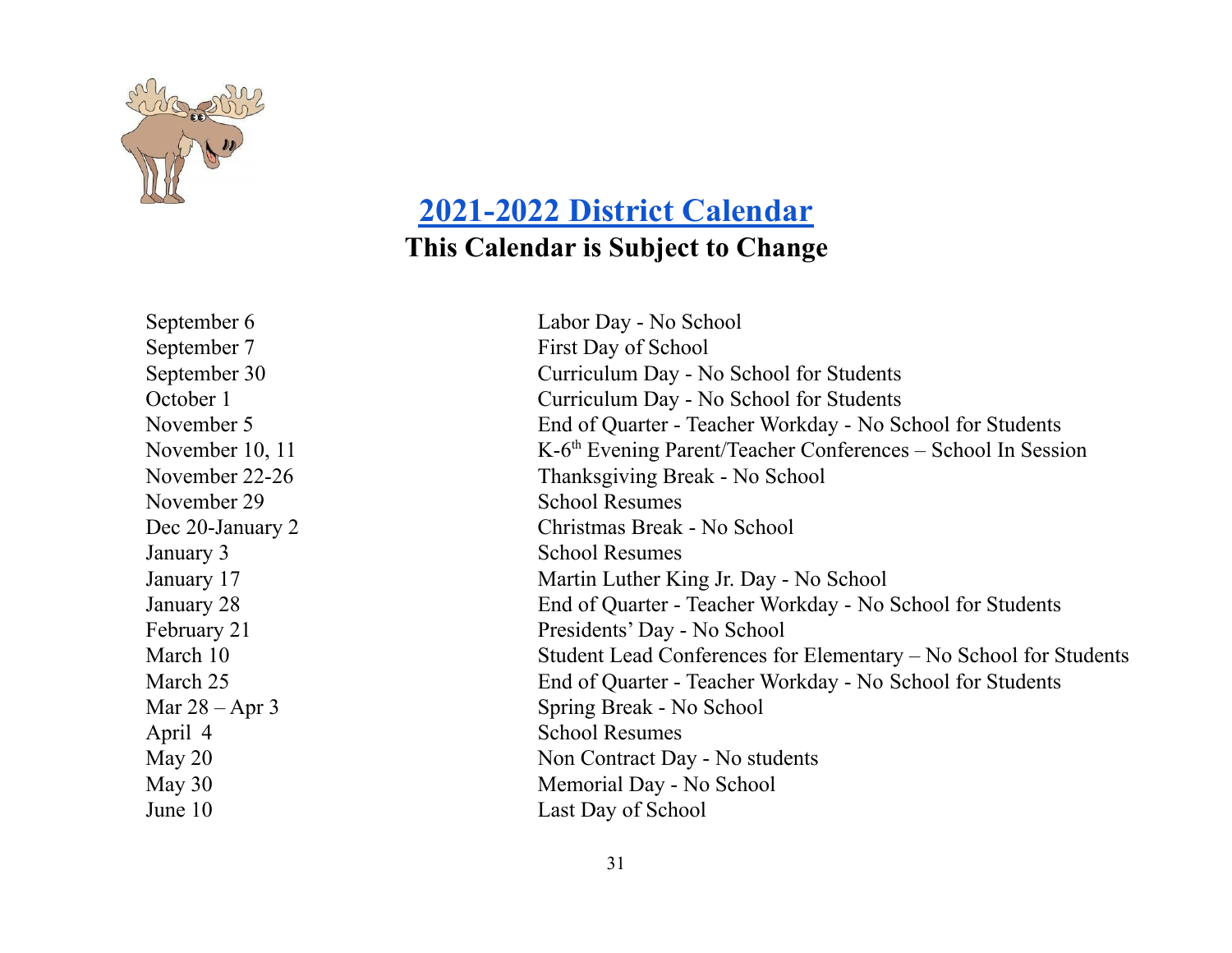## **COMMUNITY RELATIONS 4175**

## Required Annual Notices:

The following policies, procedures, and forms shall be distributed to students and their parent(s)/or guardian(s) on an annual basis. This requirement may be met by distribution in the District's student handbook. In some cases, additional notices may be necessary to reach staff, applicants, or others.

| 2140, 2140F | <b>Student and Family Privacy Rights</b>                                                               |
|-------------|--------------------------------------------------------------------------------------------------------|
| 2425        | Parental Rights                                                                                        |
| 3280        | Equal Education, Nondiscrimination, and Sex Equity                                                     |
| 3295P       | Hazing, Harassment, Intimidation, Bullying, and CyberBullying                                          |
| 3320        | Substance and Alcohol Abuse                                                                            |
| 3330        | <b>Student Discipline</b>                                                                              |
| 3335        | <b>Academic Honesty</b>                                                                                |
| 3500        | Student Health/Physical Screenings/Examinations                                                        |
| 3570F1      | <b>Student Records</b>                                                                                 |
| 3275        | <b>Student Data Privacy and Security</b>                                                               |
| 4160        | Parent Right-to-Know Notices - *policy will be added when approved by LJSD Board of<br><b>Trustees</b> |
| 5120        | Equal Employment Opportunity and Non-Discrimination                                                    |